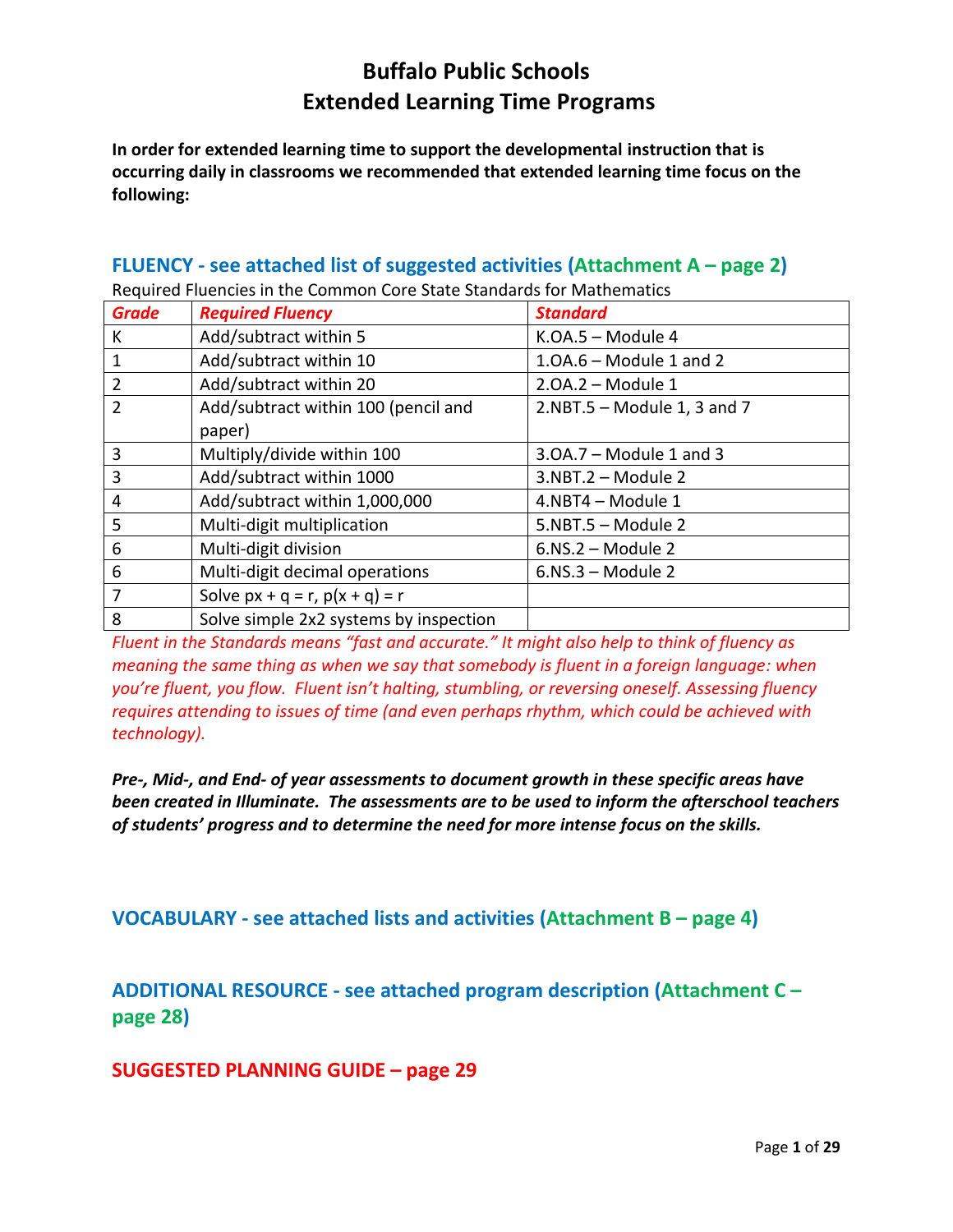# **Attachment A**

#### **SUGGESTED FLUENCY ACTIVITIES**

| <b>Grade</b>   | <b>Required Fluency</b>                    | <b>Standard</b>                                        |
|----------------|--------------------------------------------|--------------------------------------------------------|
| K              | Add/subtract within 5                      | K.OA.5 - Module 4                                      |
|                |                                            |                                                        |
| $\mathbf{1}$   | Add/subtract within 10                     | $1.0A.6$ – Module 1 and 2                              |
|                |                                            | 4 Player Mancala TB20898T<br>\$28.50                   |
|                |                                            |                                                        |
|                |                                            | I Have Who Has? - Number Sense One More<br>FMS-534615  |
|                |                                            | \$8.95                                                 |
|                |                                            | I Have Who Has? - Number Sense One Less                |
|                |                                            | FMS-534616<br>\$8.95                                   |
|                |                                            |                                                        |
|                |                                            | Ten Frame Match Games<br>\$29.95<br>FMS-503675         |
|                |                                            |                                                        |
| $\overline{2}$ | Add/subtract within 20                     | $2.0A.2$ – Module 1                                    |
|                |                                            | \$8.95<br>7 ate 9 Card Game<br>TB24789T                |
|                |                                            | Smath<br>TB11520T<br>\$14.75                           |
| $\overline{2}$ | Add/subtract within 100 (pencil and paper) | $2.NBT.5$ – Module 1, 3 and 7                          |
|                |                                            | Numeracy Building Whole Number Fluency                 |
|                |                                            | TB23658T<br>19.95                                      |
|                |                                            |                                                        |
| 3              | Multiply/divide within 100                 | $3.0A.7 - Module 1$ and 3                              |
|                |                                            | Double Sided 12-Number Shut the Box                    |
|                |                                            | TB23006T<br>19.75                                      |
|                |                                            | Sumoku FMS-503829<br>14.95                             |
|                |                                            |                                                        |
|                |                                            | 24-game Multiply/Divide Primer                         |
|                |                                            | FMS-520067<br>18.79                                    |
|                |                                            | I Have Who Has? - Division: Facts up to 12             |
|                |                                            | FMS-534627<br>8.95                                     |
|                |                                            |                                                        |
|                |                                            | I Have Who Has? - Multiplication: Facts up to 16       |
|                |                                            | FMS-534628<br>8.95                                     |
| 3              | Add/subtract within 1000                   | 3.NBT.2 - Module 2                                     |
|                |                                            | Numeracy Building Integer Fluency<br>TB23659T<br>19.95 |
|                |                                            |                                                        |
|                |                                            |                                                        |
|                |                                            | Place Value Match Games                                |
|                |                                            | FMS-503877<br>29.95                                    |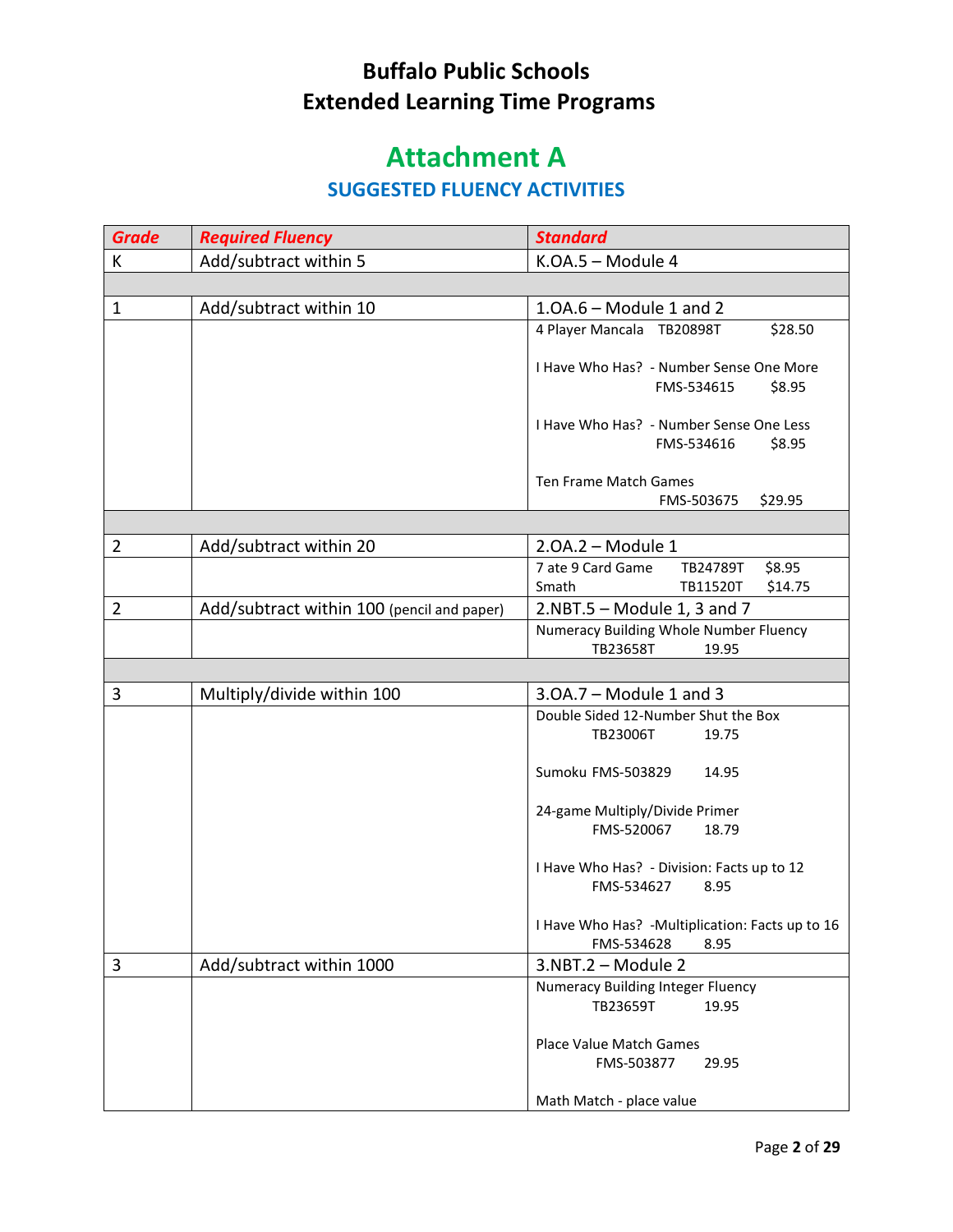|   |                                        | 7.95<br>FMS-534876                 |
|---|----------------------------------------|------------------------------------|
|   |                                        | Math Match - place value: decimals |
|   |                                        | FMS-534877<br>7.95                 |
|   |                                        |                                    |
| 4 | Add/subtract within 1,000,000          | 4.NBT4 - Module 1                  |
|   |                                        |                                    |
| 5 | Multi-digit multiplication             | 5.NBT.5 - Module 2                 |
|   |                                        |                                    |
| 6 | Multi-digit division                   | $6.NS.2 - Module 2$                |
| 6 | Multi-digit decimal operations         | $6.NS.3 - Module 2$                |
|   |                                        |                                    |
| 7 | Solve $px + q = r$ , $p(x + q) = r$    |                                    |
|   |                                        |                                    |
| 8 | Solve simple 2x2 systems by inspection |                                    |
|   |                                        |                                    |

**Source - NASCO or EAI**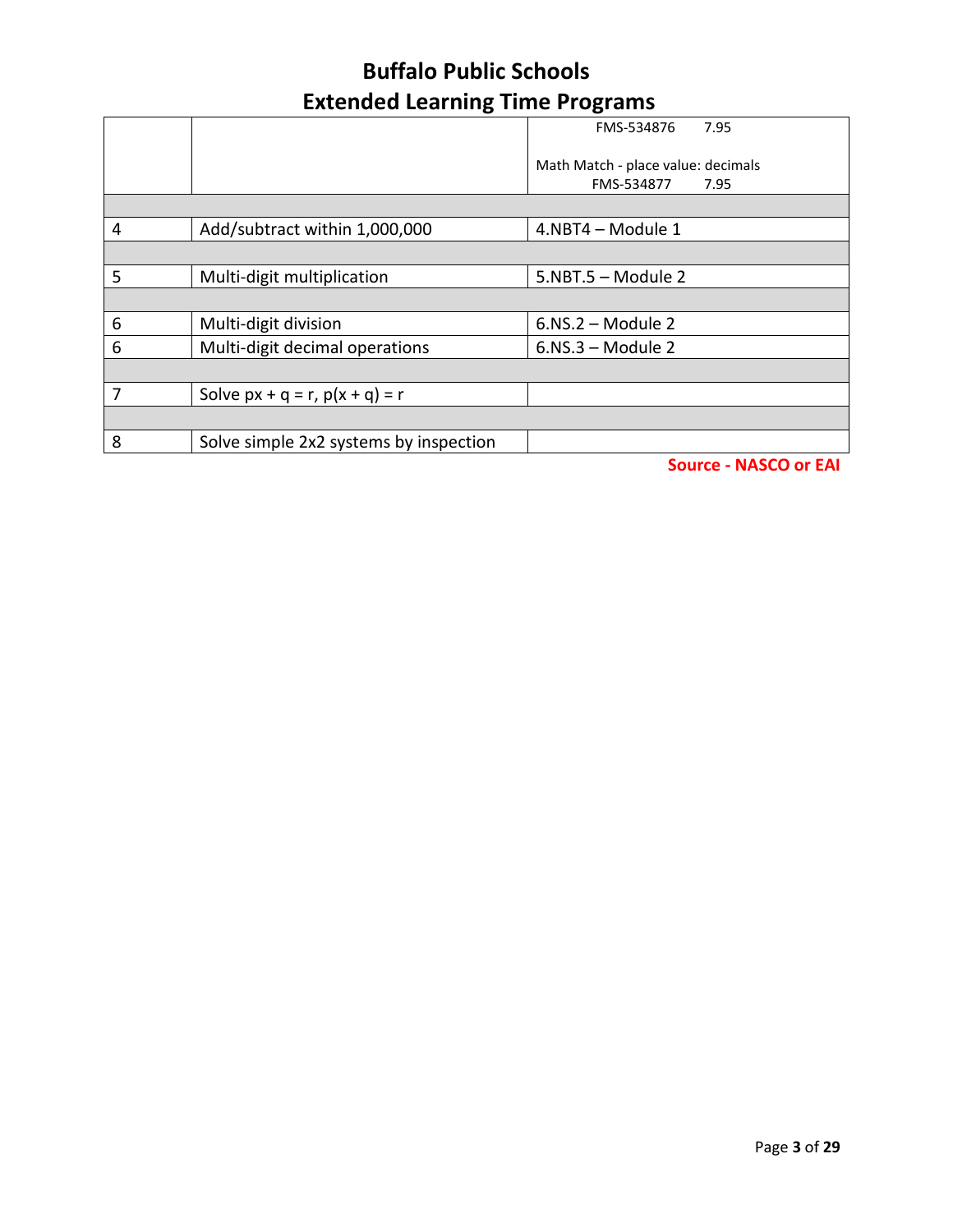# **Attachment B**

#### **VOCABULARY LISTS AND ACTIVITIES**

| <b>Activity</b>                       | <b>Item Number</b> | Cost  | Grade(s)   |
|---------------------------------------|--------------------|-------|------------|
| I Have Who Has? - Vocabulary          | FMS-534639         | 8.95  | $5-6$      |
| <b>Quizmo Math Vocabulary</b>         | TB23026T           | 14.25 | $2 - 6$    |
| <b>Math Diction Game</b>              | TB24301T           | 22.50 | $2 - 4$    |
| WordMath                              | TB20938T           | 24.95 | $5 - 8$    |
| Jingo: Intermediate                   | 502401             | 15.95 | $3 - 6$    |
| Math Vocabulary Flash Cards           | 532752             | 12.50 | $2 - 7$    |
| Triple Play: Intermediate             | 502397             | 5.49  | $K-4$      |
| I Have Who Has? Vocabulary            | 534639             | 6.95  | $5-6$      |
| <b>Math Diction</b>                   | 534317             | 22.95 | $2 - 4$    |
| Hot Dots Laugh It Up! Math Vocabulary | TB26172T           | 14.75 | $1 - 3$    |
| Cards                                 |                    |       |            |
| Hot Dots Laugh It Up! Math Vocabulary | TB26173T           | 14.75 | $4 - 6$    |
| Cards                                 |                    |       |            |
|                                       |                    |       |            |
| Getting to the Root of Mathematics    | 503953             | 18.49 | Teacher of |
| Vocabulary                            |                    |       | grades 6-8 |

**Source - NASCO or EAI**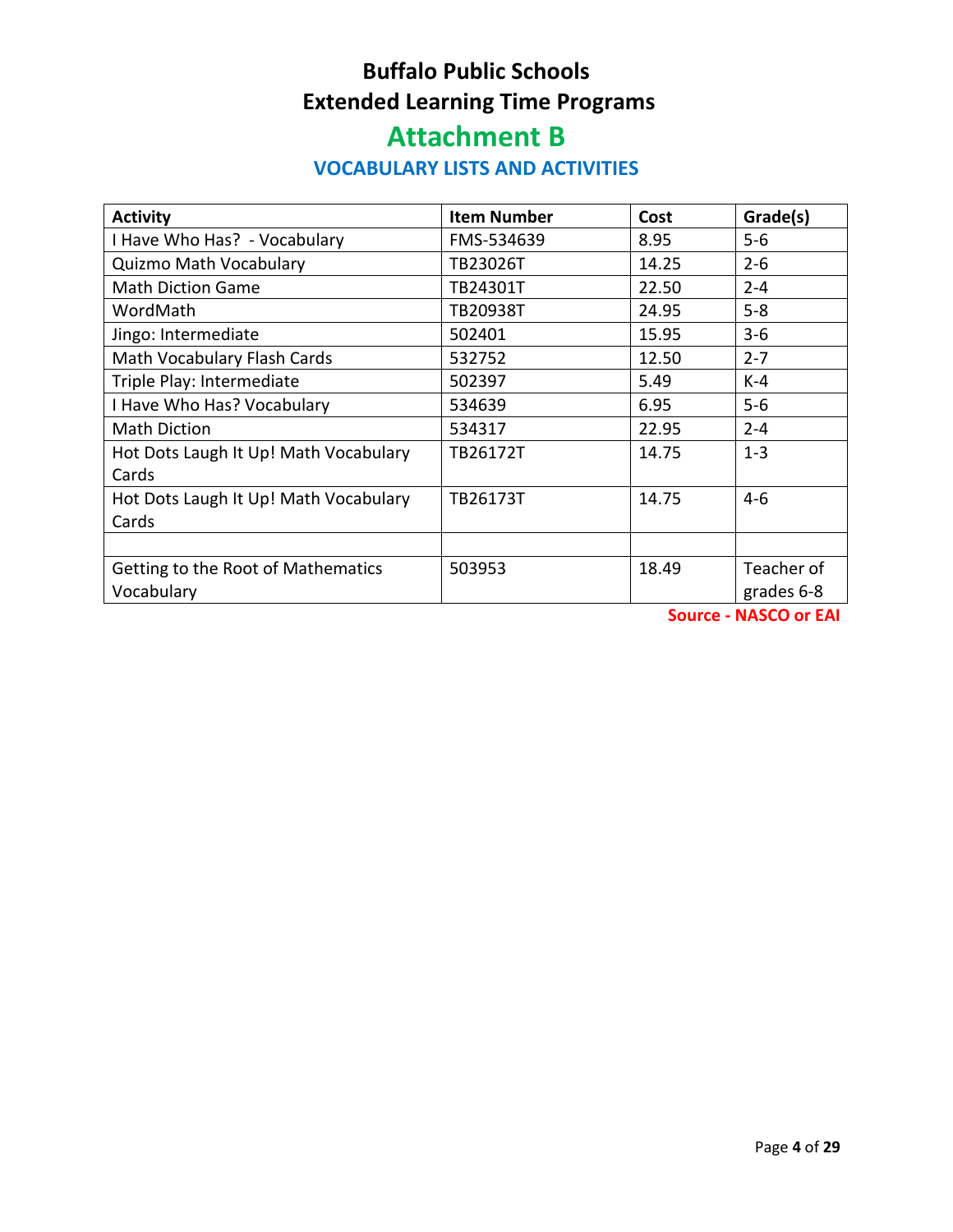#### **Grade K Vocabulary**

| Grade | <b>Module</b>  | <b>Terminology</b>             | <b>Definition</b>                                  |
|-------|----------------|--------------------------------|----------------------------------------------------|
| К     | 1              | Exactly the same, not exactly  | ways to analyze objects to match or sort           |
|       |                | the same, and the same, but    |                                                    |
| К     | $\mathbf{1}$   | Match                          | group items that are the same or that have the     |
|       |                |                                | same given attribute                               |
| К     | $\mathbf{1}$   | Sort                           | group objects according to a particular attribute  |
|       |                |                                |                                                    |
| К     | 1              | How many?                      | with reference to counting quantities or sets      |
|       |                |                                |                                                    |
| К     | $\mathbf{1}$   | Hidden partners                | embedded numbers                                   |
| К     | $\mathbf{1}$   | Counting path                  | with reference to order of count                   |
| К     | $\mathbf{1}$   | Number story                   | stories with add to or take from situations        |
|       |                |                                |                                                    |
| К     | $\mathbf{1}$   | Zero                           | understand the meaning of, write, and recognize    |
| К     | $\mathbf{1}$   | Number sentence                | $3 = 2 + 1$                                        |
| К     | 1              | 5-group                        | pictured right                                     |
| К     | $\mathbf{1}$   | Rows and columns               | linear configuration types                         |
| К     | $\mathbf{1}$   | Number path                    |                                                    |
| К     | $\mathbf{1}$   | 1 more                         | e.g., 4. 1 more is 5.                              |
| К     | $\mathbf{1}$   | 1 less                         | e.g., 4. 1 less is 3.                              |
| К     | $\overline{2}$ | Above, below, beside, in front | position words                                     |
|       |                | of, next to, behind            |                                                    |
| К     | $\overline{2}$ | Circle                         |                                                    |
| К     | $\overline{2}$ | Cone                           | solid shape                                        |
| К     | $\overline{2}$ | Cube                           | solid shape                                        |
| К     | $\overline{2}$ | Cylinder                       | solid shape                                        |
| К     | $\overline{2}$ | Face                           | flat side of a solid3                              |
| К     | $\overline{2}$ | Flat                           | two-dimensional shape                              |
| К     | $\overline{2}$ | Hexagon                        | flat figure enclosed by six straight sides         |
| К     | $\overline{2}$ | Rectangle                      | flat figure enclosed by four straight sides        |
| К     | $\overline{2}$ | Solid                          | three-dimensional shape                            |
| К     | $\overline{2}$ | Sphere                         | solid shape                                        |
| К     | $\overline{2}$ | Square                         | flat figure enclosed by four straight, equal sides |
|       |                |                                |                                                    |
| К     | $\overline{2}$ | Triangle                       | flat figure enclosed by three straight sides       |
|       |                |                                |                                                    |
| K     | 3              | <b>Balance scale</b>           | tool for weight measurement                        |
| К     | 3              | Capacity                       | with reference to volume                           |
| К     | 3              | Compare                        | specifically using direct comparison               |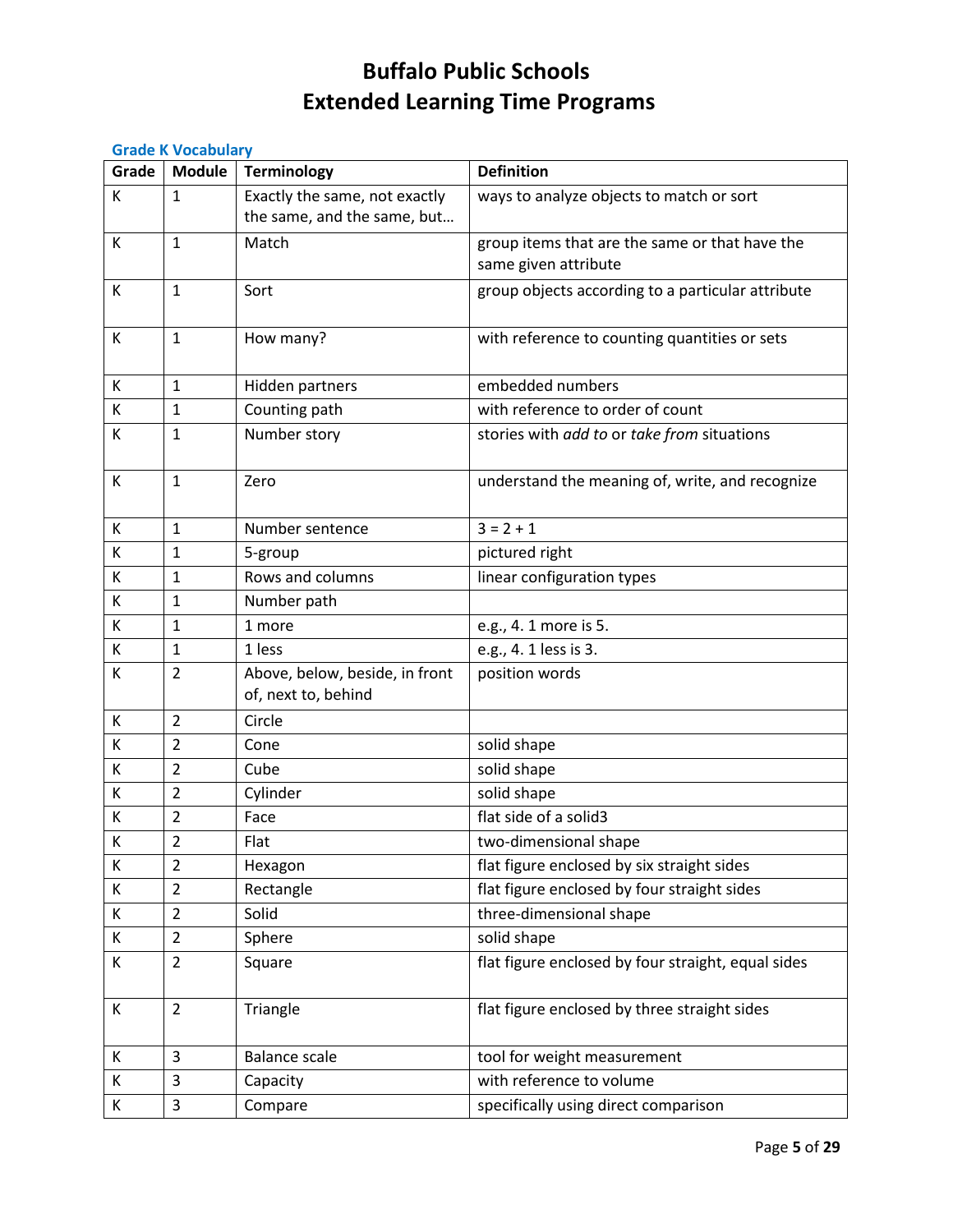| К | 3              | Endpoint                                  | with reference to alignment for direct comparison                                                                            |
|---|----------------|-------------------------------------------|------------------------------------------------------------------------------------------------------------------------------|
| К | 3              | Enough/not enough                         | comparative term                                                                                                             |
| К | 3              | Heavier than/lighter than                 | weight comparison                                                                                                            |
| К | 3              | Height                                    | vertical distance measurement from bottom to top                                                                             |
| К | 3              | Length                                    | distance measurement from end to end; in a<br>rectangular shape, length can be used to describe<br>any of the four sides     |
| К | 3              | Longer than/shorter than                  | length comparison                                                                                                            |
| К | 3              | More than/fewer than                      | discrete quantity comparison                                                                                                 |
| K | 3              | More than/less than                       | volume, area, and number comparisons                                                                                         |
| К | 3              | Taller than/shorter than                  | height comparison                                                                                                            |
| К | 3              | The same as                               | comparative term                                                                                                             |
| К | 3              | Weight                                    | heaviness measurement                                                                                                        |
| К | $\overline{4}$ | Addition                                  | specifically using add to with result unknown, put<br>together with total unknown, put together with<br>both addends unknown |
| К | 4              | Addition and subtraction<br>sentences     | equations                                                                                                                    |
| К | $\overline{a}$ | Make 10                                   | combine two numbers from 1 to 9 that add up to<br>10                                                                         |
| К | $\overline{4}$ | <b>Minus</b>                              |                                                                                                                              |
| К | $\overline{4}$ | Number bond                               | mathematical model                                                                                                           |
| К | $\overline{4}$ | Number pairs or partners                  | embedded numbers                                                                                                             |
| К | 4              | Part                                      | addend or embedded number                                                                                                    |
| К | 4              | Put together                              | add                                                                                                                          |
| К | 4              | Subtraction                               | specifically using take from with result unknown                                                                             |
| K | 4              | Take apart                                | decompose                                                                                                                    |
| K | 4              | Take away                                 | subtract                                                                                                                     |
| К | 4              | Whole                                     | total                                                                                                                        |
| K | 5              | 10 and                                    |                                                                                                                              |
| K | 5              | 10 ones and some ones                     |                                                                                                                              |
| K | 5              | 10 plus                                   |                                                                                                                              |
| К | 5              | Hide Zero cards                           | called Place Value cards in later grades, pictured to<br>the right                                                           |
| K | 5              | Regular counting by ones from<br>11 to 20 | e.g., eleven, twelve, thirteen, etc.                                                                                         |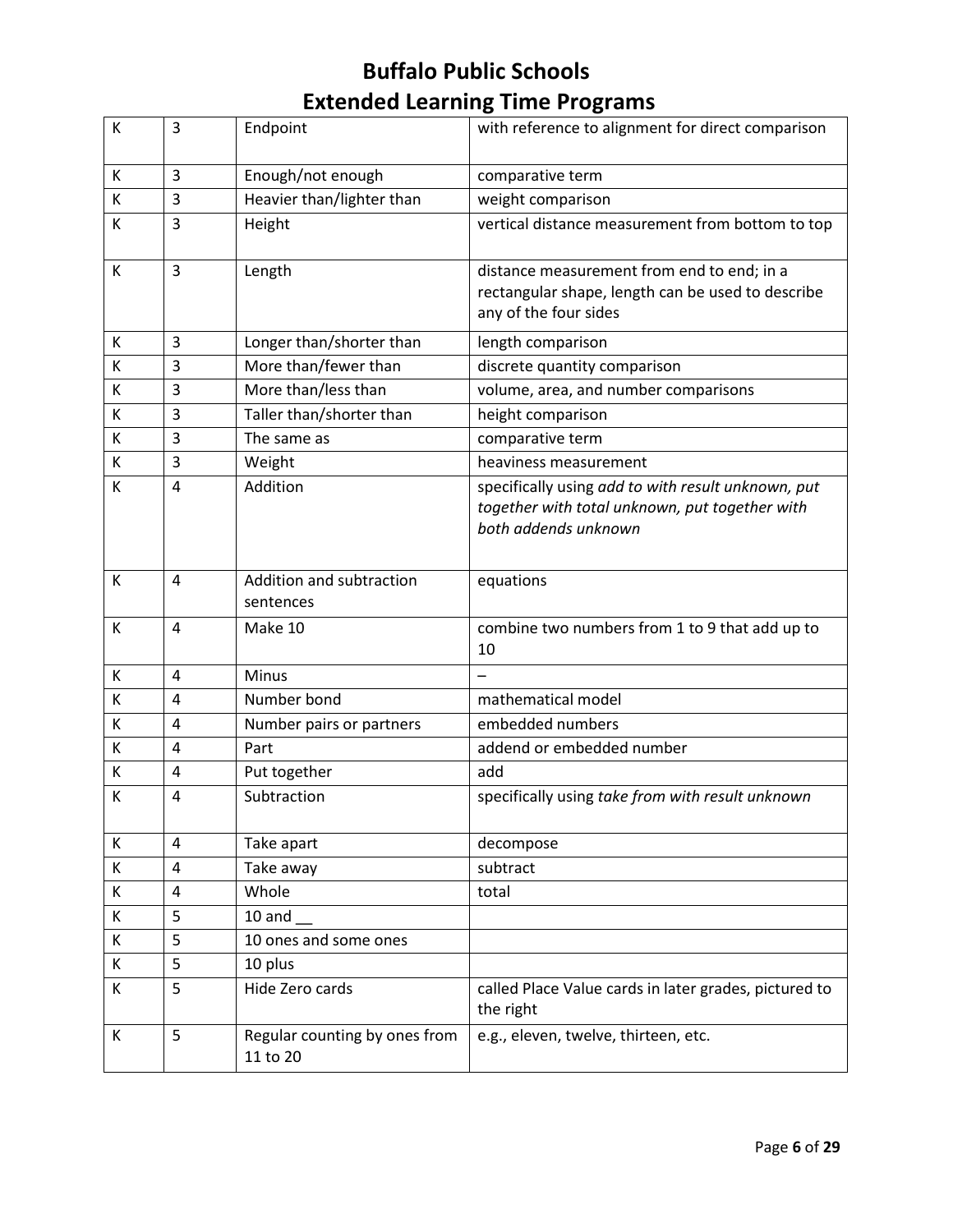| К | 5 | Regular counting by tens to<br>100                    | e.g., ten, twenty, thirty, forty, fifty, sixty, seventy,<br>eighty, ninety, one hundred |
|---|---|-------------------------------------------------------|-----------------------------------------------------------------------------------------|
| К | 5 | Say Ten counting by tens to<br>100                    | e.g., 1 ten, 2 tens, 3 tens, 4 tens, 5 tens, 6 tens, 7<br>tens, 8 tens, 9 tens, 10 tens |
| Κ | 5 | Teen numbers                                          |                                                                                         |
| К | 6 | Above, below, beside, in front<br>of, next to, behind | position words                                                                          |
| K | 6 | Circle                                                |                                                                                         |
| K | 6 | Cube                                                  | three-dimensional shape                                                                 |
| К | 6 | Cylinder                                              | three-dimensional shape                                                                 |
| К | 6 | Face                                                  | two-dimensional side of a shape                                                         |
| K | 6 | Flat                                                  | two-dimensional shape                                                                   |
| К | 6 | Hexagon                                               | flat figure enclosed by six straight sides                                              |
| К | 6 | Rectangle                                             | flat figure enclosed by four straight sides                                             |
| K | 6 | Solid                                                 | three-dimensional shape                                                                 |
| К | 6 | Cone                                                  | three-dimensional shape                                                                 |
| K | 6 | Sphere                                                | three-dimensional shape                                                                 |
| K | 6 | Square                                                | flat figure enclosed by four straight, equal sides                                      |
| К | 6 | Triangle                                              | flat figure enclosed by three straight sides                                            |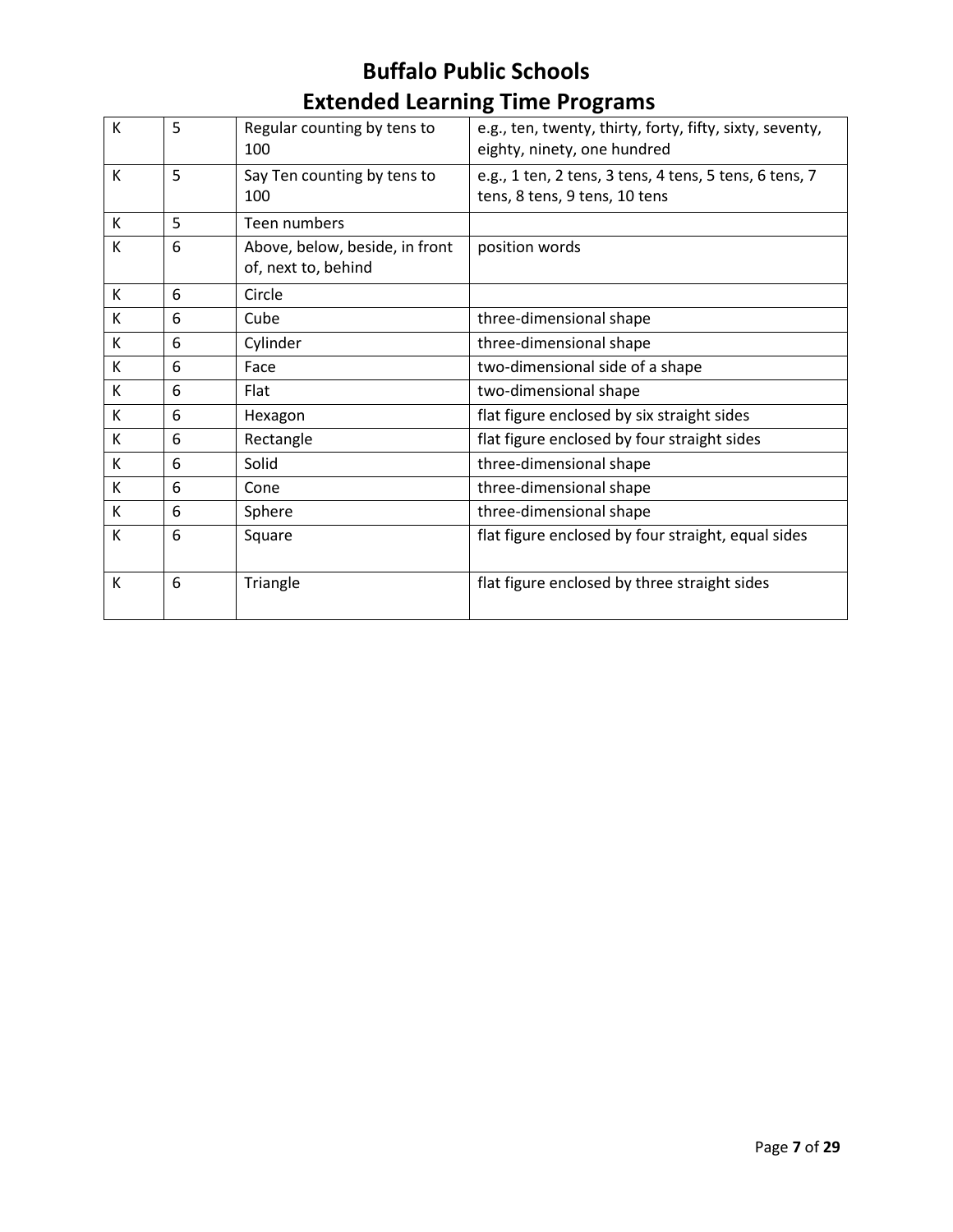|              | <b>Grade 1 Vocabulary</b> |                    |                                                                          |  |
|--------------|---------------------------|--------------------|--------------------------------------------------------------------------|--|
| Grade        | <b>Module</b>             | <b>Terminology</b> | <b>Definition</b>                                                        |  |
| 1            | $\mathbf{1}$              | Count on           | count up from one addend to the total                                    |  |
| 1            | $\mathbf{1}$              | <b>Track</b>       | use different objects to track the count on from one                     |  |
|              |                           |                    | addend to the total                                                      |  |
| 1            | $\mathbf{1}$              | Expression         | e.g., $2 + 1$ or $5 - 3$                                                 |  |
| 1            | $\mathbf{1}$              | Addend             | one of the numbers being added                                           |  |
| 1            | $\mathbf{1}$              | <b>Doubles</b>     | e.g., $3 + 3$ or $4 + 4$                                                 |  |
| 1            | 1                         | Doubles plus 1     | e.g., $3 + 4$ or $4 + 5$                                                 |  |
| 1            | $\overline{2}$            | A ten              | a group, or unit, consisting of 10 items                                 |  |
| 1            | $\overline{2}$            | Ones               | individual units, 10 of which become a ten                               |  |
| 1            | 3                         | Centimeter         | standard length unit within the metric system                            |  |
| 1            | $\overline{3}$            | Centimeter cube    | pictured right, also used as a length unit in this module                |  |
| 1            | 3                         | Centimeter ruler   | measurement tool using length units of centimeters                       |  |
| 1            | 3                         | Data               | collected information                                                    |  |
| 1            | 3                         | Endpoint           | the end of an object, referenced when aligning for                       |  |
|              |                           |                    | measurement purposes                                                     |  |
| 1            | 3                         | Height             | measurement of vertical distance of an object                            |  |
| 1            | 3                         | Length unit        | measuring the length of an object with equal-sized units                 |  |
|              |                           |                    |                                                                          |  |
| 1            | 3                         | Poll               | survey                                                                   |  |
| 1            | $\overline{3}$            | Table or graph     | organized charts visually representing data                              |  |
| 1            | 4                         | $\geq$             | greater than                                                             |  |
| 1            | $\overline{4}$            | $\prec$            | less than                                                                |  |
| 1            | 4                         | Place value        | quantity represented by a digit in a particular place within<br>a number |  |
| 1            | 5                         | Attributes         | characteristics of an object such as color or number of                  |  |
|              |                           |                    | sides                                                                    |  |
| 1            | 5                         | Composite shapes   | shapes composed of two or more shapes                                    |  |
| 1            | 5                         | Digital clock      |                                                                          |  |
| 1            | 5                         | Fourth of shapes   |                                                                          |  |
| 1            | 5                         | Fourths            | 1 out of 4 equal parts                                                   |  |
| 1            | 5                         | Half-hour          | interval of time lasting 30 minutes                                      |  |
| 1            | 5                         | Half of, halves    | 1 out of 2 equal parts                                                   |  |
| 1            | 5                         | Half past          | expression for 30 minutes past a given hour                              |  |
| 1            | 5                         | Hour               | unit for measuring time, equivalent to 60 minutes or 1/24<br>of a day    |  |
| $\mathbf{1}$ | 5                         | Hour hand          | component on clock tracking hours                                        |  |
| 1            | 5                         | Minute             | unit for measuring time, equivalent to 60 seconds or 1/60<br>of an hour  |  |
| 1            | 5                         | Minute hand        | component on clock tracking minutes                                      |  |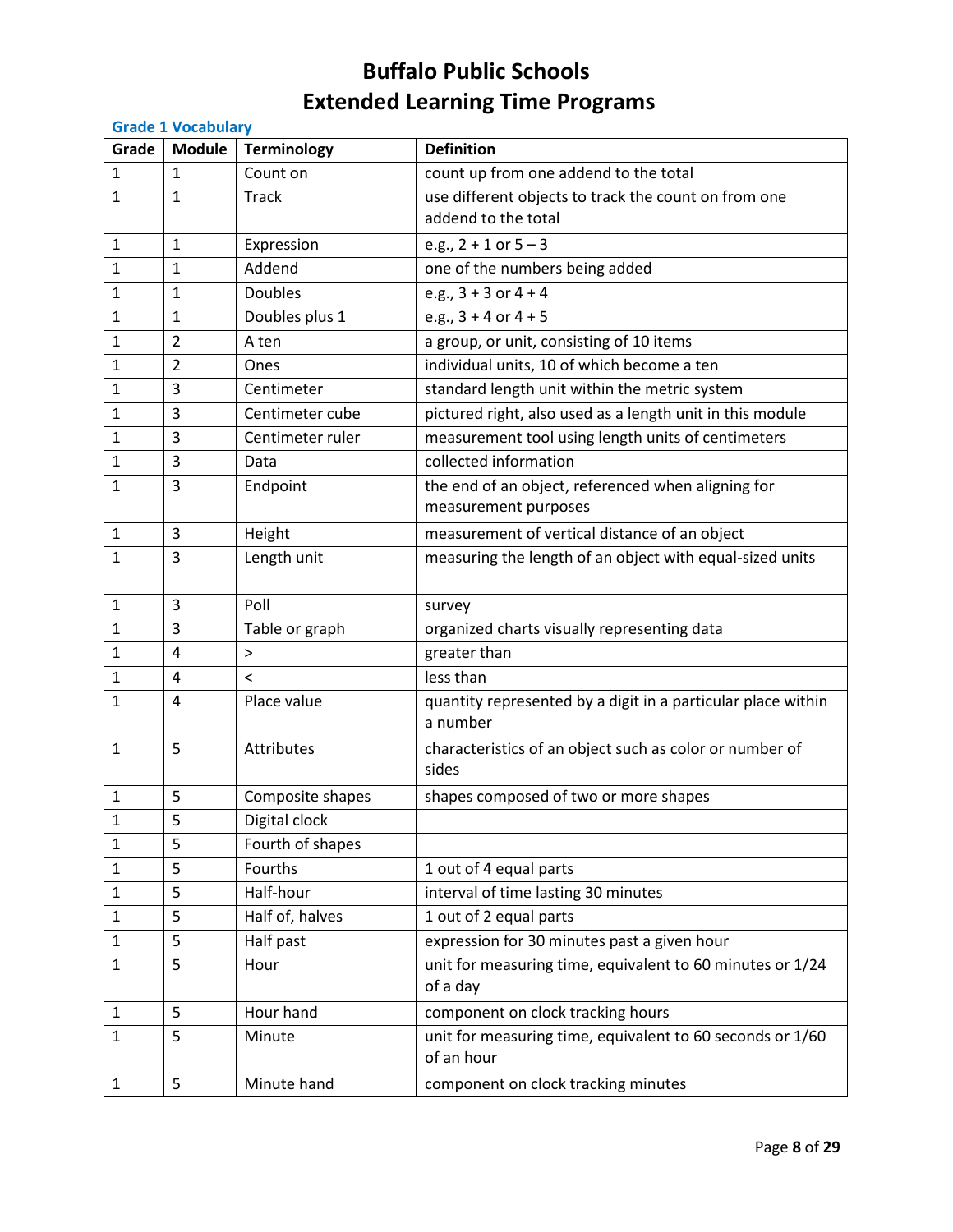| $\mathbf{1}$ | 5 | O'clock            | used to indicate time to a precise hour, with no additional<br>minutes                                             |
|--------------|---|--------------------|--------------------------------------------------------------------------------------------------------------------|
| $\mathbf{1}$ | 5 | Quarter of shapes  | 1 out of 4 equal parts                                                                                             |
| $\mathbf{1}$ | 5 | Three-dimensional  |                                                                                                                    |
|              |   | shapes             |                                                                                                                    |
| $\mathbf{1}$ | 5 | Cone               |                                                                                                                    |
| 1            | 5 | Rectangular prism  |                                                                                                                    |
| $\mathbf{1}$ | 5 | Two-dimensional    |                                                                                                                    |
|              |   | shapes             |                                                                                                                    |
| $1\,$        | 5 | Half-circle        |                                                                                                                    |
| 1            | 5 | Quarter-circle     |                                                                                                                    |
| 1            | 5 | Rhombus            | flat figure enclosed by four straight sides of the same<br>length wherein two pairs of opposite sides are parallel |
| $\mathbf{1}$ | 5 | Trapezoid          | a quadrilateral in which at least one pair of opposite sides<br>is parallel3                                       |
| $\mathbf{1}$ | 6 | Comparison problem |                                                                                                                    |
|              |   | type               |                                                                                                                    |
| $\mathbf{1}$ | 6 | Dime               |                                                                                                                    |
| 1            | 6 | Nickel             |                                                                                                                    |
| 1            | 6 | Penny              |                                                                                                                    |
| $\mathbf{1}$ | 6 | Quarter            |                                                                                                                    |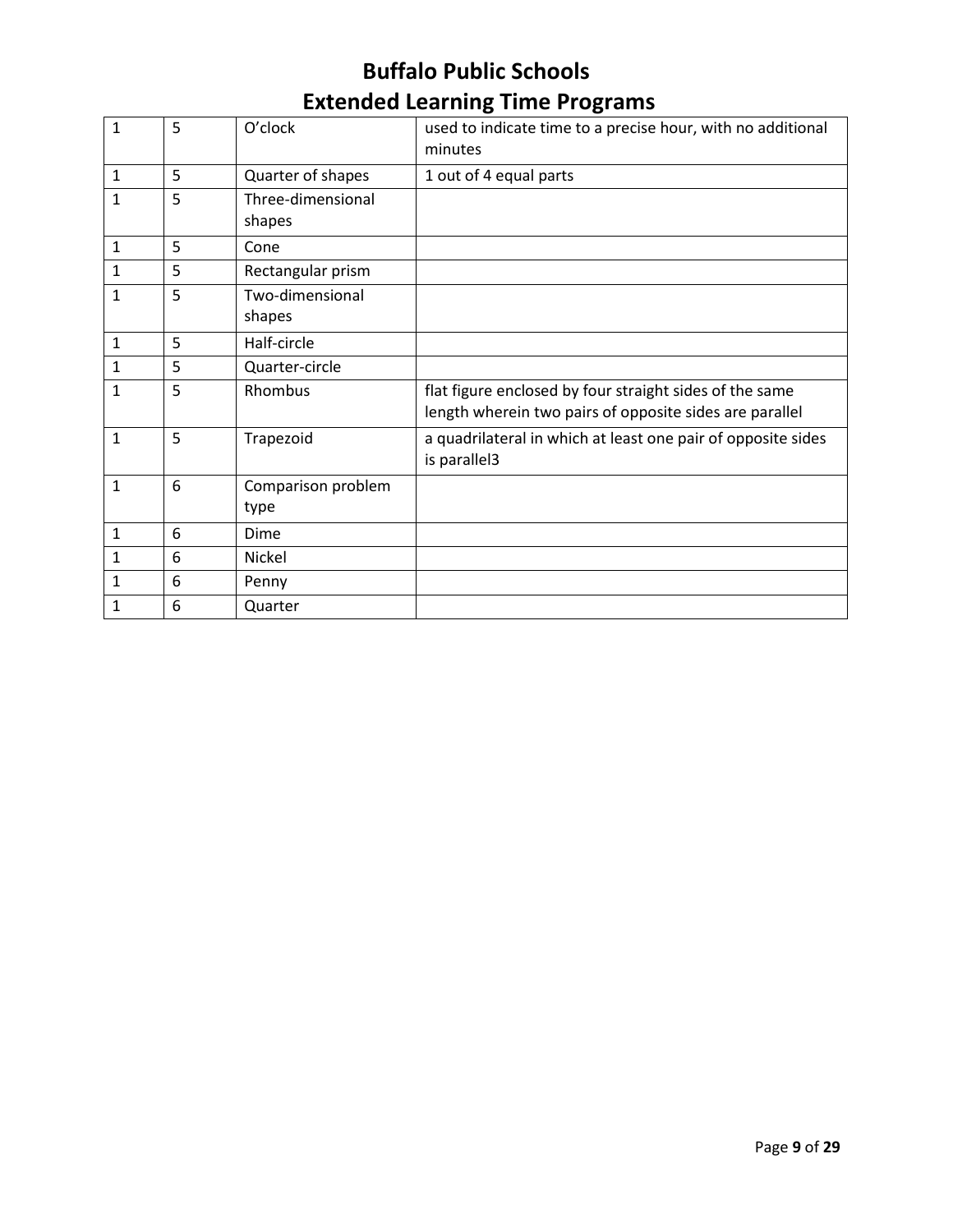| <b>Grade 2 Vocabulary</b> |                |                            |                                                                                                                                                                                         |
|---------------------------|----------------|----------------------------|-----------------------------------------------------------------------------------------------------------------------------------------------------------------------------------------|
| Grade                     | <b>Module</b>  | <b>Terminology</b>         | <b>Definition</b>                                                                                                                                                                       |
| $\overline{2}$            | 2              | <b>Benchmark</b>           | e.g., "round" numbers like multiples of 10                                                                                                                                              |
| $\overline{2}$            | $\overline{2}$ | Endpoint                   | point where something begins or ends                                                                                                                                                    |
| $\overline{2}$            | $\overline{2}$ | Estimate                   | an approximation of a quantity or number                                                                                                                                                |
| $\overline{2}$            | $\overline{2}$ | Hash mark                  | marks on a ruler or other measurement tool                                                                                                                                              |
| $\overline{2}$            | $\overline{2}$ | Meter                      | standard unit of length in the metric system                                                                                                                                            |
| $\overline{2}$            | $\overline{2}$ | Meter stick or strip       | tool used to measure length                                                                                                                                                             |
| $\overline{2}$            | 2              | Number line                |                                                                                                                                                                                         |
| $\overline{2}$            | $\overline{2}$ | Overlap                    | extend over, or cover partly                                                                                                                                                            |
| $\overline{2}$            | $\overline{2}$ | Ruler                      | tool used to measure length                                                                                                                                                             |
| 2                         | 3              | Base ten numerals          | e.g., a thousand is 10 hundreds, a hundred is 10 tens,<br>starting in Grade 3 a one is 10 tenths, etc.                                                                                  |
| $\overline{2}$            | 3              | <b>Expanded form</b>       | e.g., $500 + 70 + 6$                                                                                                                                                                    |
| $\overline{2}$            | 3              | Hundreds place             | e.g., the 5 in 576 is in the hundreds place                                                                                                                                             |
| $\overline{2}$            | 3              | One thousand               | 1,000                                                                                                                                                                                   |
| $\overline{2}$            | 3              | Place value or number disk | pictured in Module 3 overview                                                                                                                                                           |
| $\overline{2}$            | 3              | Standard form              | e.g., 576                                                                                                                                                                               |
| $\overline{2}$            | 3              | Unit form                  | e.g., 5 hundreds 7 tens 6 ones                                                                                                                                                          |
| $\overline{2}$            | 3              | Word form                  | e.g., five hundred seventy-six                                                                                                                                                          |
| $\overline{2}$            | $\overline{4}$ | Algorithm                  | a step-by-step procedure to solve a particular type of<br>problem                                                                                                                       |
| $\overline{2}$            | 4              | Compose                    | e.g., to make 1 larger unit from 10 smaller units                                                                                                                                       |
| $\overline{2}$            | 4              | Decompose                  | e.g., to break 1 larger unit into 10 smaller units                                                                                                                                      |
| $\overline{2}$            | 4              | Equation                   | two expressions with an equal sign between them; that<br>is, an equation is a statement that two expressions are<br>equal; however, there is no guarantee that the<br>statement is true |
| $\overline{2}$            | 4              | New groups below           | show newly composed units on the line below the<br>appropriate place in the addition algorithm, pictured in<br>Module 4 overview                                                        |
| $\overline{2}$            | 4              | Simplifying strategy       | e.g., to solve $299 + 6$ , think $299 + 1 + 5 = 300 + 5 = 305$                                                                                                                          |
| $\overline{2}$            | 4              | <b>Totals below</b>        | pictured above on page iv in Module overview                                                                                                                                            |
| $\overline{2}$            | 5              | Compensation               | simplifying strategy where students add or subtract the<br>same amount to or from both numbers to create an<br>equivalent, but simpler, problem                                         |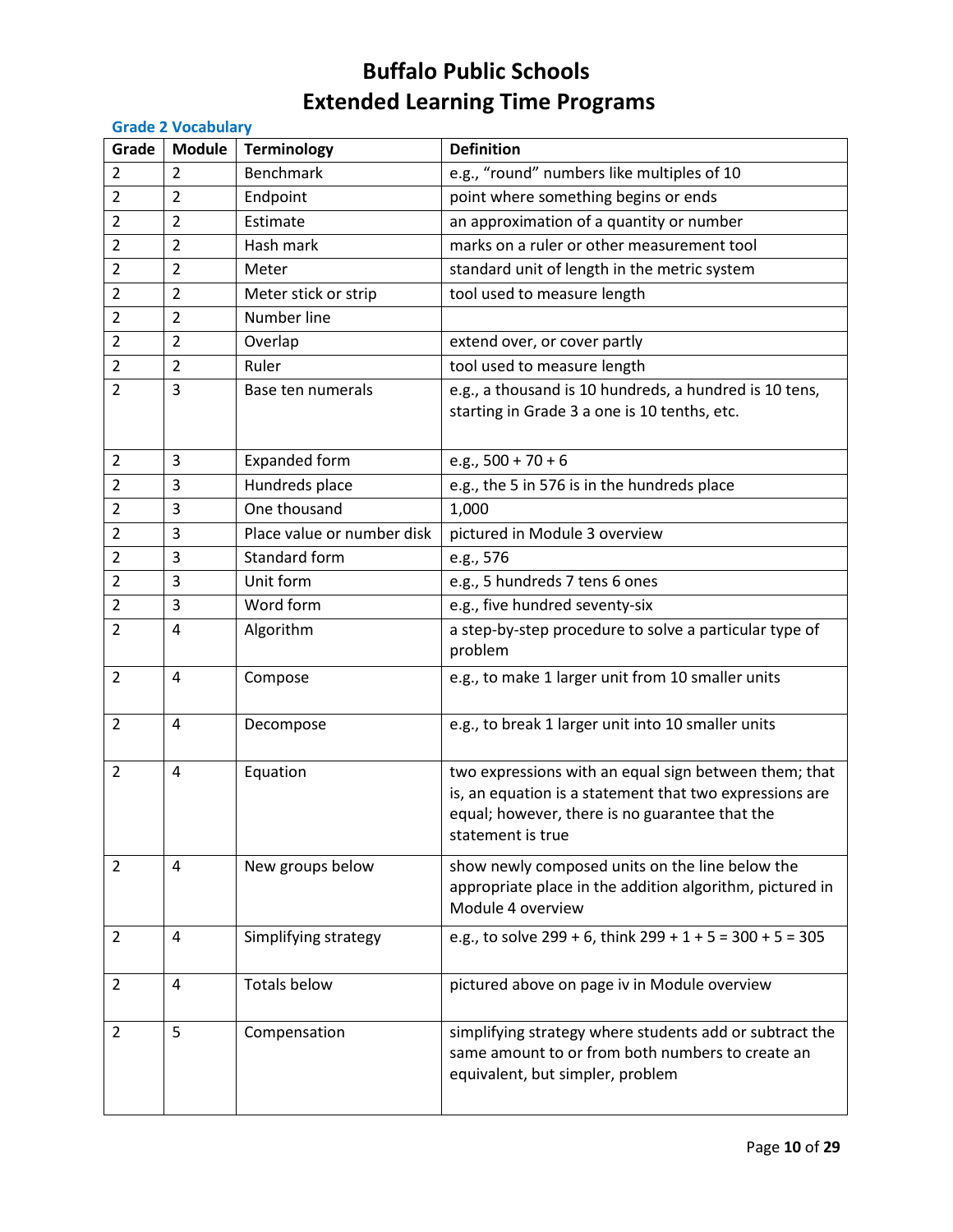| $\overline{2}$ | 6              | Array             | an arrangement of objects in rows and columns                                                                        |
|----------------|----------------|-------------------|----------------------------------------------------------------------------------------------------------------------|
| $\overline{2}$ | 6              | Columns           | the vertical groups in a rectangular array                                                                           |
| $\overline{2}$ | 6              | Even number       | a whole number whose last digit is 0, 2, 4, 6, or 8                                                                  |
| $\overline{2}$ | 6              | Odd number        | any number that is not even                                                                                          |
| $\overline{2}$ | 6              | Repeated addition | e.g., $2 + 2 + 2$                                                                                                    |
| 2              | 6              | Rows              | the horizontal groups in a rectangular array                                                                         |
| $\overline{2}$ | 6              | Tessellation      | tiling of a plane using one or more geometric shapes<br>with no overlaps and no gaps                                 |
| $\overline{2}$ | 6              | Whole number      | e.g., 0, 1, 2, 3                                                                                                     |
| $\overline{2}$ | $\overline{7}$ | Bar graph         | pictured to the right                                                                                                |
| $\overline{2}$ | $\overline{7}$ | Category          | group of people or things sharing a common<br>characteristic, e.g., bananas are in the fruit category                |
| $\overline{2}$ | $\overline{7}$ | Data              | a set of facts or pieces of information                                                                              |
| $\overline{2}$ | 7              | Degree            | used to measure temperature, e.g., degrees Fahrenheit                                                                |
| $\overline{2}$ | $\overline{7}$ | Foot              | ft, unit of length equal to 12 inches                                                                                |
| $\overline{2}$ | $\overline{7}$ | Inch              | in, unit of length                                                                                                   |
| $\overline{2}$ | $\overline{7}$ | Legend            | notation on a graph explaining what symbols represent                                                                |
| $\overline{2}$ | $\overline{7}$ | Line plot         | graphical representation of data-pictured to the right                                                               |
| $\overline{2}$ | $\overline{7}$ | Picture graph     | representation of data like a bar graph, using pictures<br>instead of bars-pictured in Module 7 overview             |
| $\overline{2}$ | 7              | Scale             | a number line used to indicate the various quantities<br>represented in a bar graph-pictured in Module 7<br>overview |
| $\overline{2}$ | $\overline{7}$ | Survey            | collecting data by asking a question and recording<br>responses                                                      |
| $\overline{2}$ | $\overline{7}$ | Symbol            | picture that represents something else                                                                               |
| $\overline{2}$ | $\overline{7}$ | Table             | representation of data using rows and columns                                                                        |
| $\overline{2}$ | $\overline{7}$ | Thermometer       | tool used to measure temperature                                                                                     |
| $\overline{2}$ | $\overline{7}$ | Yard              | yd, unit of length equal to 36 inches or 3 feet                                                                      |
| $\overline{2}$ | 8              | a.m./p.m.         |                                                                                                                      |
| $\overline{2}$ | 8              | Analog clock      |                                                                                                                      |
| $\overline{2}$ | 8              | Angle             | e.g., figure formed by the corner of a polygon                                                                       |
| $\overline{2}$ | 8              | Digital clock     |                                                                                                                      |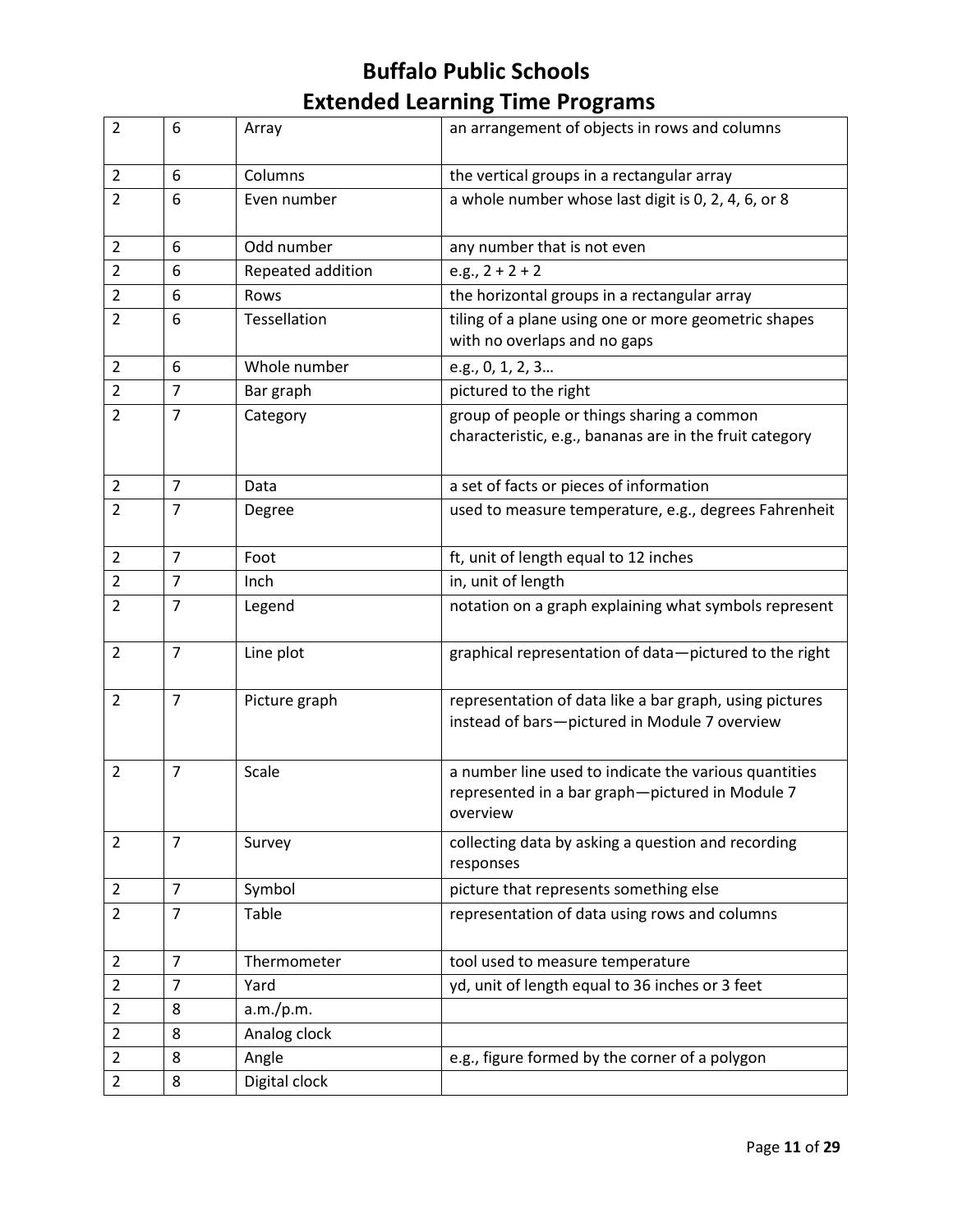| 2              | 8 | Parallel                 | two lines on the same plane are parallel if they do not<br>intersect                                 |
|----------------|---|--------------------------|------------------------------------------------------------------------------------------------------|
| $\overline{2}$ | 8 | Parallelogram            | quadrilateral with both pairs of opposite sides parallel                                             |
| 2              | 8 | Polygon                  | closed figure with three or more straight sides, e.g.,<br>triangle, quadrilateral, pentagon, hexagon |
| 2              | 8 | Quadrilateral            | four-sided polygon, e.g., square, rhombus, rectangle,<br>parallelogram, trapezoid                    |
| $\overline{2}$ | 8 | Quarter past, quarter to |                                                                                                      |
| 2              | 8 | Right angle              | e.g., a square corner                                                                                |
| $\overline{2}$ | 8 | Second                   | unit for measuring time                                                                              |
| $\overline{2}$ | 8 | Third of                 | shapes, thirds                                                                                       |
| $\overline{2}$ | 8 | three equal shares       |                                                                                                      |
| $\overline{2}$ | 8 | Whole                    |                                                                                                      |
| $\overline{2}$ | 8 | 2 halves                 |                                                                                                      |
| $\overline{2}$ | 8 | 3 thirds                 |                                                                                                      |
| $\overline{2}$ | 8 | 4 fourths                |                                                                                                      |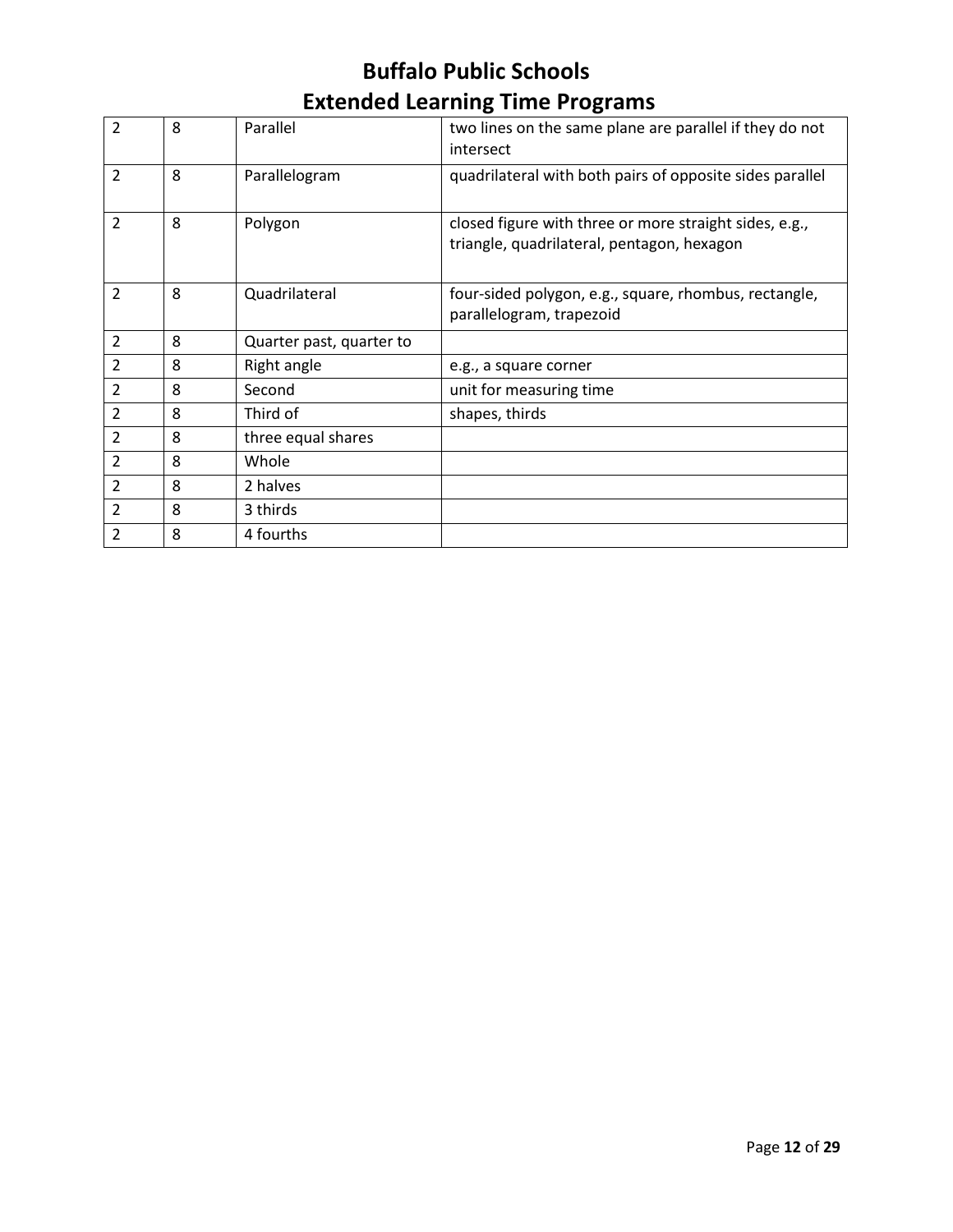| <b>Grade 3 Vocabulary</b> |                |                                     |                                                                                                                                                                       |  |  |
|---------------------------|----------------|-------------------------------------|-----------------------------------------------------------------------------------------------------------------------------------------------------------------------|--|--|
| Grade                     | <b>Module</b>  | <b>Terminology</b>                  | <b>Definition</b>                                                                                                                                                     |  |  |
| 3                         | 1              | Array6                              | arrangement of objects in rows and columns                                                                                                                            |  |  |
| 3                         | 1              | Commutative<br>property/commutative | e.g., rotate a rectangular array 90 degrees to<br>demonstrate that factors in a multiplication sentence<br>can switch places                                          |  |  |
| 3                         | 1              | Equal groups                        | with reference to multiplication and division; one factor<br>is the number of objects in a group and the other is a<br>multiplier that indicates the number of groups |  |  |
| 3                         | 1              | Distribute                          | with reference to the distributive property, e.g., in 12 x<br>$3 = (10 \times 3) + (2 \times 3)$ the 3 is the multiplier for each part<br>of the decomposition        |  |  |
| 3                         | $\mathbf{1}$   | Divide/division                     | partitioning a total into equal groups to show how many<br>equal groups add up to a specific number, e.g., $15 \div 5 =$<br>3                                         |  |  |
| 3                         | $\mathbf{1}$   | Factors                             | numbers that are multiplied to obtain a product                                                                                                                       |  |  |
| 3                         | 1              | Multiplication/multiply             | an operation showing how many times a number is<br>added to itself, e.g., $5 \times 3 = 15$                                                                           |  |  |
| 3                         | $\mathbf{1}$   | Number of groups                    | factor in a multiplication problem that refers to the total<br>equal groups                                                                                           |  |  |
| 3                         | $\mathbf{1}$   | Parentheses                         | symbols () used around an expression or numbers<br>within an equation                                                                                                 |  |  |
| 3                         | $\mathbf{1}$   | Quotient                            | the answer when one number is divided by another                                                                                                                      |  |  |
| 3                         | $\mathbf{1}$   | Rotate                              | turn, used with reference to turning arrays 90 degrees                                                                                                                |  |  |
| 3                         | $\mathbf 1$    | Row/column7                         | in reference to rectangular arrays                                                                                                                                    |  |  |
| 3                         | 1              | Size of groups                      | factor in a multiplication problem that refers to how<br>many in a group                                                                                              |  |  |
| 3                         | $\mathbf{1}$   | Unit                                | one segment of a partitioned tape diagram                                                                                                                             |  |  |
| 3                         | 1              | Unknown                             | the missing factor or quantity in multiplication or<br>division                                                                                                       |  |  |
| 3                         | $\overline{2}$ | About                               | with reference to rounding and estimation, an answer<br>that is not precise                                                                                           |  |  |
| 3                         | $\overline{2}$ | Addend                              | the numbers that are added together in an addition<br>equation, e.g., in $4 + 5$ , the numbers 4 and 5 are the<br>addends                                             |  |  |
| 3                         | $\overline{2}$ | Capacity                            | the amount of liquid that a particular container can hold                                                                                                             |  |  |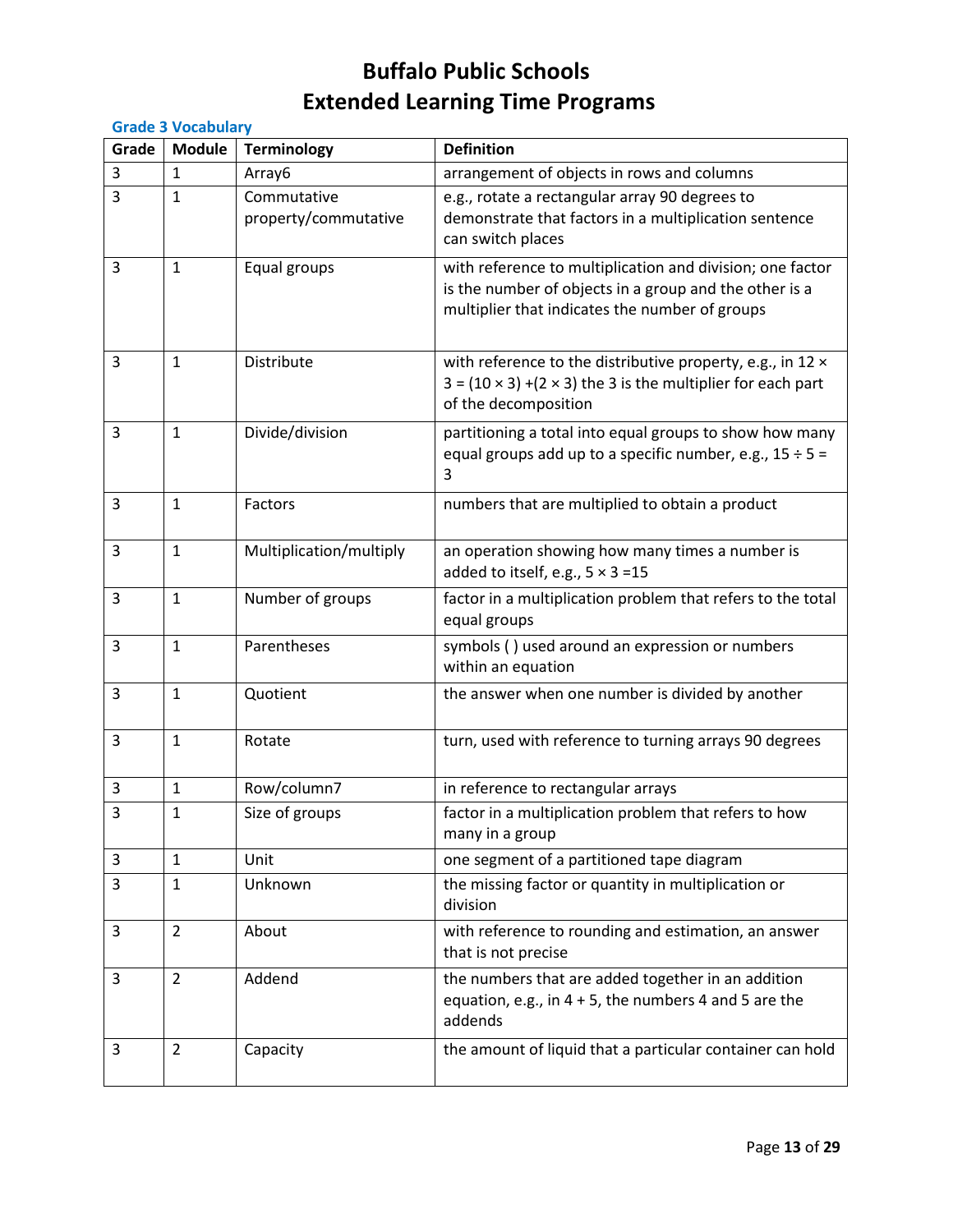| 3 | $\overline{2}$ | Continuous         | with reference to time as a continuous measurement                                                        |
|---|----------------|--------------------|-----------------------------------------------------------------------------------------------------------|
| 3 | $\overline{2}$ | Endpoint2          | used with rounding on the number line; the numbers<br>that mark the beginning and end of a given interval |
| 3 | $\overline{2}$ | Gram               | g, unit of measure for weight                                                                             |
| 3 | $\overline{2}$ | Interval           | time passed or a segment on the number line                                                               |
| 3 | $\overline{2}$ | Halfway            | with reference to a number line, the midpoint between<br>two numbers, e.g., 5 is halfway between 0 and 10 |
| 3 | 2              | Kilogram           | kg, unit of measure for mass                                                                              |
| 3 | $\overline{2}$ | Liquid volume      | the space a liquid takes up                                                                               |
| 3 | $\overline{2}$ | Liter              | L, unit of measure for liquid volume                                                                      |
| 3 | $\overline{2}$ | Milliliter         | mL, unit of measure for liquid volume                                                                     |
| 3 | $\overline{2}$ | Plot               | locate and label a point on a number line                                                                 |
| 3 | $\overline{2}$ | Point              | a specific location on the number line                                                                    |
| 3 | $\overline{2}$ | Reasonable         | with reference to how plausible an answer is, e.g., "Is<br>your answer reasonable?"                       |
| 3 | $\overline{2}$ | Round3             | estimate a number to the nearest 10 or 100 using place<br>value                                           |
| 3 | $\overline{2}$ | Second             | a unit of time                                                                                            |
| 3 | $\overline{2}$ | Standard algorithm | for addition and subtraction                                                                              |
| 3 | $\overline{2}$ | $\approx$          | symbol used to show that an answer is approximate                                                         |
| 3 | 3              | Multiple           | specifically with reference to naming multiples of 9 and<br>10, e.g., 20, 30, 40, etc.                    |
| 3 | 3              | Product            | the quantity resulting from multiplying two or more<br>numbers together                                   |
| 3 | 4              | Area               | the amount of two-dimensional space in a bounded<br>region                                                |
| 3 | 4              | Area model         | a model for multiplication that relates rectangular arrays<br>to area -pictured in Module 4 overview      |
| 3 | 4              | Square unit        | a unit of area-specifically square centimeters, inches,<br>feet, and meters                               |
| 3 | 4              | Tile               | to cover a region without gaps or overlaps                                                                |
| 3 | 4              | Unit square        | e.g., given a length unit, it is a 1 unit by 1 unit square                                                |
| 3 | 4              | Whole number       | an integer, i.e., a number without fractions                                                              |
| 3 | 5              | Copies             | refers to the number of unit fractions in 1 whole                                                         |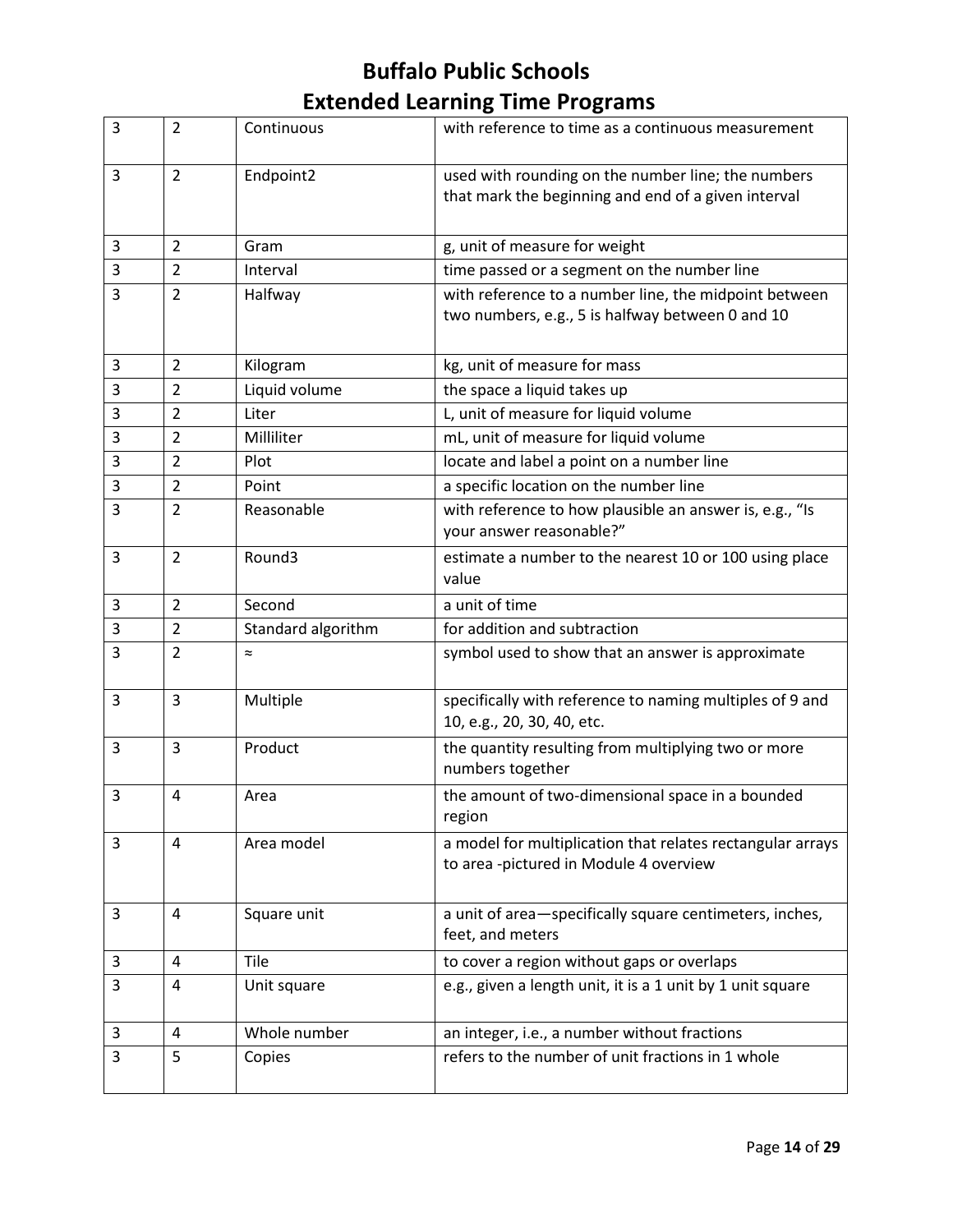| 3 | 5              | <b>Equivalent fractions</b> | fractions that name the same size or the same point on<br>the number line                                                                                        |
|---|----------------|-----------------------------|------------------------------------------------------------------------------------------------------------------------------------------------------------------|
| 3 | 5              | Fractional unit             | half, third, fourth, etc.                                                                                                                                        |
| 3 | 5              | Non-unit fraction           | fraction with numerator other than 1                                                                                                                             |
| 3 | 5              | Unit fraction               | fraction with numerator 1                                                                                                                                        |
| 3 | 5              | Unit interval               | the interval from 0 to 1, measured by length                                                                                                                     |
| 3 | 6              | Frequent                    | most common measurement on a line plot                                                                                                                           |
| 3 | 6              | Key                         | notation on a graph explaining the value of a unit                                                                                                               |
| 3 | 6              | Measurement data            | e.g., length measurements of a collection of pencils                                                                                                             |
| 3 | 6              | Scaled graphs               | bar or picture graph in which the scale uses units with a<br>value greater than 1                                                                                |
| 3 | $\overline{7}$ | Attribute                   | any characteristic of a shape, including properties and<br>other defining characteristics, e.g., straight sides, and<br>non-defining characteristics, e.g., blue |
| 3 | $\overline{7}$ | Diagonal                    | e.g., the line drawn between opposite corners of a<br>quadrilateral                                                                                              |
| 3 | $\overline{7}$ | Perimeter                   | boundary or length of the boundary of a two-<br>dimensional shape                                                                                                |
| 3 | $\overline{7}$ | Property                    | e.g., having all sides equal in length                                                                                                                           |
| 3 | $\overline{7}$ | Regular polygon             | polygon whose side lengths and interior angles are all<br>equal                                                                                                  |
| 3 | $\overline{7}$ | <b>Tessellate</b>           | to tile a plane without gaps or overlaps                                                                                                                         |
| 3 | $\overline{7}$ | Tetrominoes                 | four squares arranged to form a shape so that every<br>square shares at least one side with another square                                                       |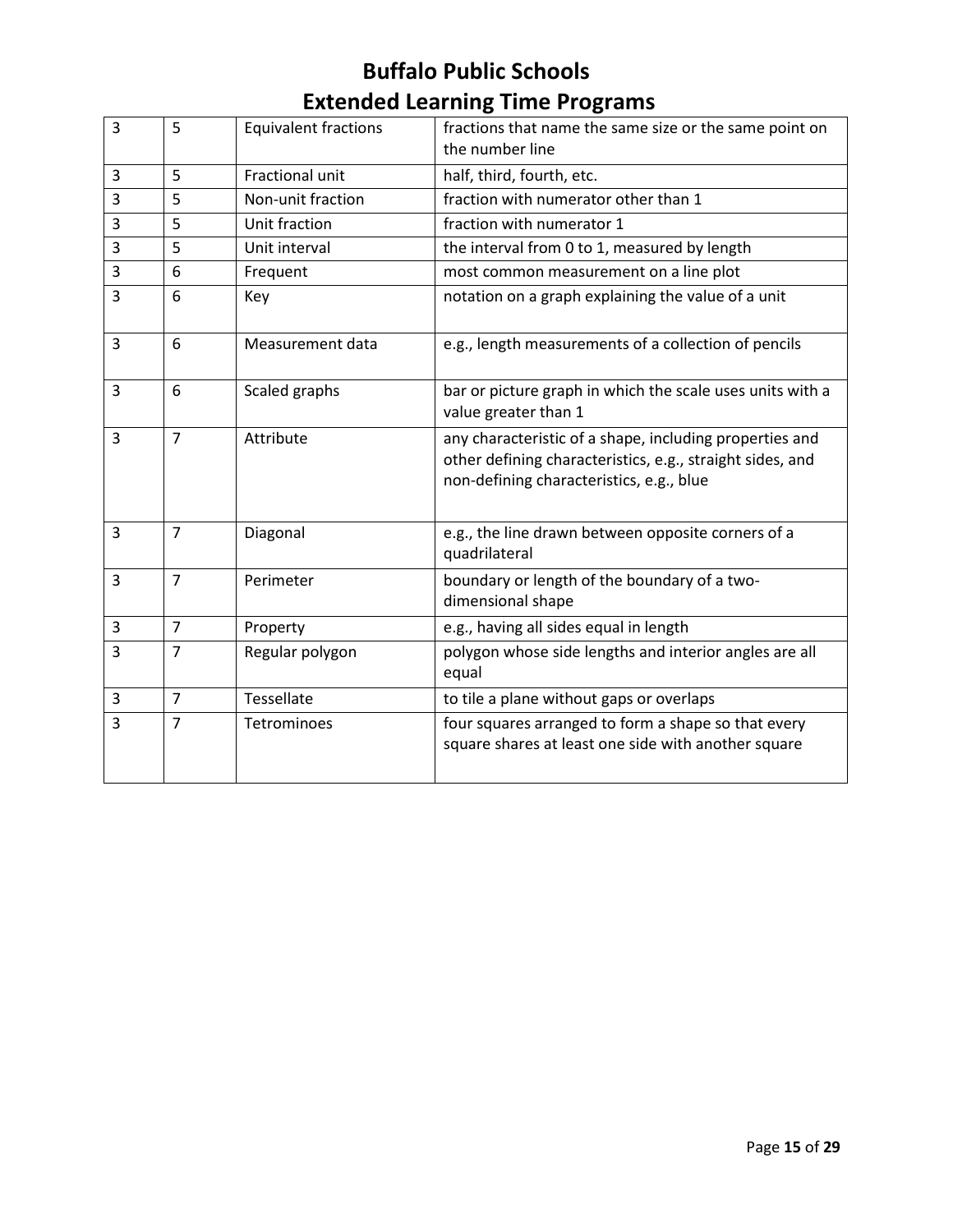|       | <b>Grade 4 Vocabulary</b> |                                             |                                                                                                                |  |  |
|-------|---------------------------|---------------------------------------------|----------------------------------------------------------------------------------------------------------------|--|--|
| Grade | <b>Module</b>             | <b>Terminology</b>                          | <b>Definition</b>                                                                                              |  |  |
| 4     | $\mathbf{1}$              | Ten thousands, hundred<br>thousands         | as places on the place value chart                                                                             |  |  |
| 4     | $\mathbf{1}$              | Millions, ten millions,<br>hundred millions | as places on the place value chart                                                                             |  |  |
| 4     | $\mathbf{1}$              | Variable                                    | letters that stand for numbers and can be<br>added, subtracted, multiplied, and divided<br>as numbers are      |  |  |
| 4     | $\overline{2}$            | Convert                                     | express a measurement in a different unit;<br>rename units                                                     |  |  |
| 4     | $\overline{2}$            | Kilometer                                   | km, a unit of measure for length                                                                               |  |  |
| 4     | $\overline{2}$            | Mass                                        | the measure of the amount of matter in an<br>object                                                            |  |  |
| 4     | $\overline{2}$            | Milliliter                                  | mL, a unit of measure for liquid volume                                                                        |  |  |
| 4     | $\overline{2}$            | Mixed units                                 | e.g., 3 m 43 cm                                                                                                |  |  |
| 4     | 3                         | Associative property                        | e.g., $96 = 3 \times (4 \times 8) = (3 \times 4) \times 8$                                                     |  |  |
| 4     | 3                         | Composite number                            | positive integer having three or more whole<br>number factors                                                  |  |  |
| 4     | 3                         | Distributive property                       | e.g., $64 \times 27 = (60 \times 20) + (60 \times 7) + (4 \times 20) +$<br>$(4 \times 7)$                      |  |  |
| 4     | 3                         | Divisible                                   |                                                                                                                |  |  |
| 4     | 3                         | <b>Divisor</b>                              | the number by which another number is<br>divided                                                               |  |  |
| 4     | 3                         | Formula                                     | a mathematical rule expressed as an<br>equation with numbers and/or variables                                  |  |  |
| 4     | 3                         | Long division                               | process of dividing a large dividend using<br>several recorded steps                                           |  |  |
| 4     | 3                         | Partial product                             | e.g., $24 \times 6 = (20 \times 6) + (4 \times 6) = 120 + 24$                                                  |  |  |
| 4     | 3                         | Prime number                                | positive integer greater than 1 having whole<br>number factors of only 1 and itself                            |  |  |
| 4     | 3                         | Remainder                                   | the number left over when one integer is<br>divided by another                                                 |  |  |
| 4     | 4                         | Acute angle                                 | angle with a measure of less than 90°                                                                          |  |  |
| 4     | 4                         | Acute triangle                              | triangle with all interior angles measuring<br>less than 90°                                                   |  |  |
| 4     | 4                         | Adjacent angle                              | Two anglesĐAOC andĐCOB, with a common<br>side, ray OC, are adjacent angles if C is in the<br>interior of DAOB. |  |  |
| 4     | 4                         | Angle                                       | union of two different rays sharing a<br>common vertex, e.g., ĐABC                                             |  |  |
| 4     | 4                         | Arc                                         | connected portion of a circle                                                                                  |  |  |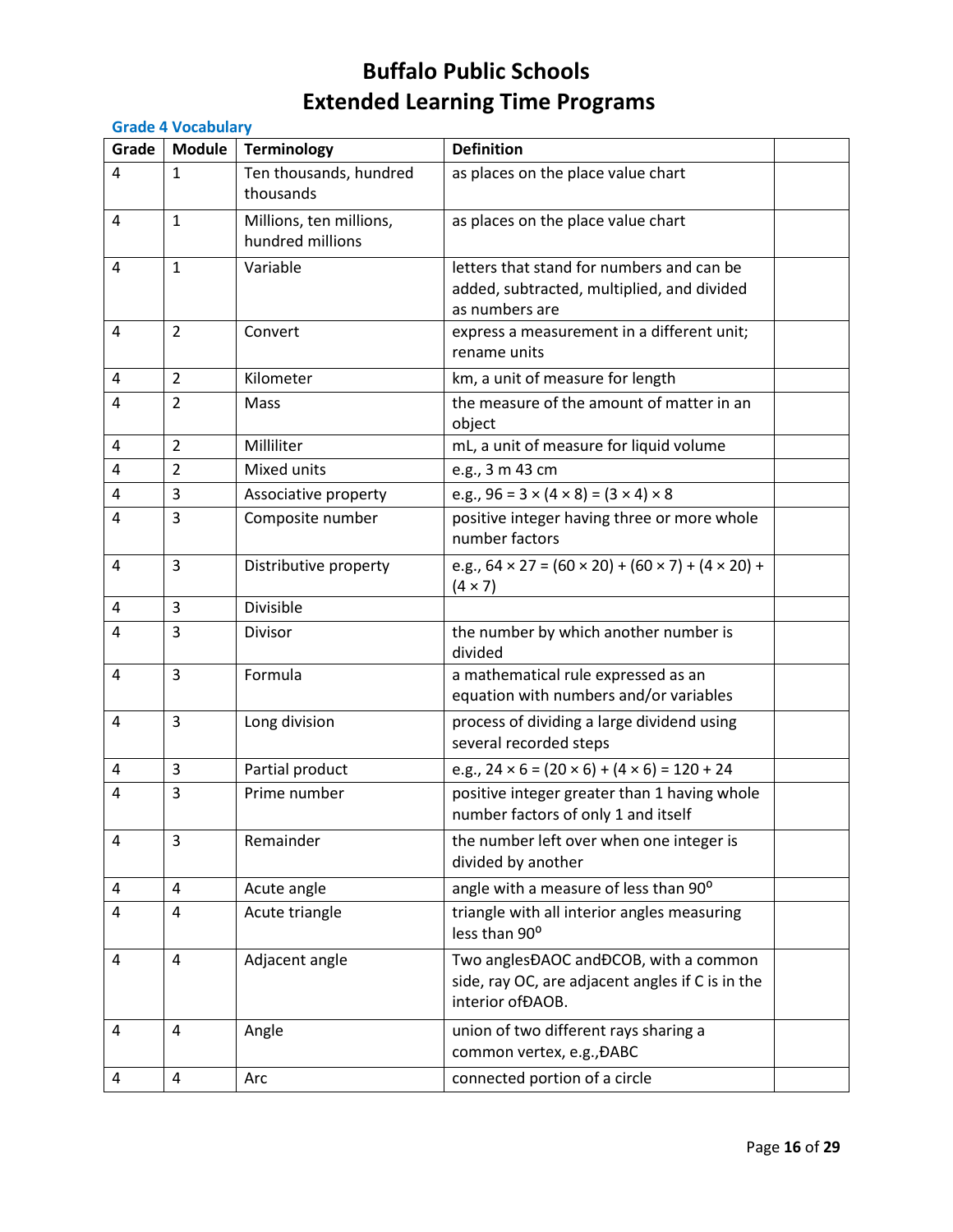| $\overline{4}$ | $\overline{4}$ | Collinear                             | Three or more points are collinear if there is<br>a line containing all of the points; otherwise,<br>the points are non-collinear.                                                                     |  |
|----------------|----------------|---------------------------------------|--------------------------------------------------------------------------------------------------------------------------------------------------------------------------------------------------------|--|
| 4              | 4              | Complementary angles                  | two angles with a sum of 90°                                                                                                                                                                           |  |
| 4              | $\overline{4}$ | Degree, degree measure of<br>an angle | Subdivide the length around a circle into 360<br>arcs of equal length. A central angle for any<br>of these arcs is called a one-degree angle<br>and is said to have an angle measure of 1 <sup>o</sup> |  |
| $\overline{4}$ | 4              | Diagonal                              | straight lines joining two opposite corners of<br>a straight-sided shape                                                                                                                               |  |
| 4              | 4              | Equilateral triangle                  | triangle with three equal sides                                                                                                                                                                        |  |
| 4              | 4              | Figure                                | set of points in the plane                                                                                                                                                                             |  |
| 4              | 4              | Interior of an angle                  | the convex1 region defined by the angle                                                                                                                                                                |  |
| 4              | 4              | Intersecting lines                    | lines that contain at least one point in<br>common                                                                                                                                                     |  |
| 4              | $\overline{4}$ | Isosceles triangle                    | triangle with at least two equal sides                                                                                                                                                                 |  |
| 4              | 4              | Length of an arc                      | circular distance around the arc                                                                                                                                                                       |  |
| 4              | $\overline{a}$ | Line                                  | straight path with no thickness that extends<br>in both directions without end                                                                                                                         |  |
| 4              | $\overline{4}$ | Line of symmetry                      | line through a figure such that when the<br>figure is folded along the line, two halves are<br>created that match up exactly                                                                           |  |
| 4              | $\overline{4}$ | Line segment                          | two points, A and B, together with the set of<br>points on the line AB between A and B, e.g.,<br>line segment AB                                                                                       |  |
| 4              | 4              | Obtuse angle                          | angle with a measure greater than 90°, but<br>less than 180°                                                                                                                                           |  |
| 4              | 4              | Obtuse triangle                       | triangle with an interior obtuse angle                                                                                                                                                                 |  |
| 4              | $\overline{4}$ | Parallel                              | two lines in a plane that do not intersect,<br>e.g., line AB II line CD                                                                                                                                |  |
| 4              | 4              | Perpendicular                         | Two lines are perpendicular if they intersect,<br>and any of the angles formed between the<br>lines is a 90° angle, e.g., line segment EF ^<br>line segment GH                                         |  |
| 4              | 4              | Point                                 | precise location in the plane                                                                                                                                                                          |  |
| 4              | 4              | Protractor                            | instrument used in measuring or sketching<br>angles                                                                                                                                                    |  |
| 4              | 4              | Ray                                   | The ray OA is the point O and the set of all<br>points on the line OA that are on the same<br>side of O as the point A.                                                                                |  |
| 4              | 4              | Right angle                           | angle formed by perpendicular lines,<br>measuring 90°                                                                                                                                                  |  |
| $\overline{a}$ | 4              | Right triangle                        | triangle that contains one 90° angle                                                                                                                                                                   |  |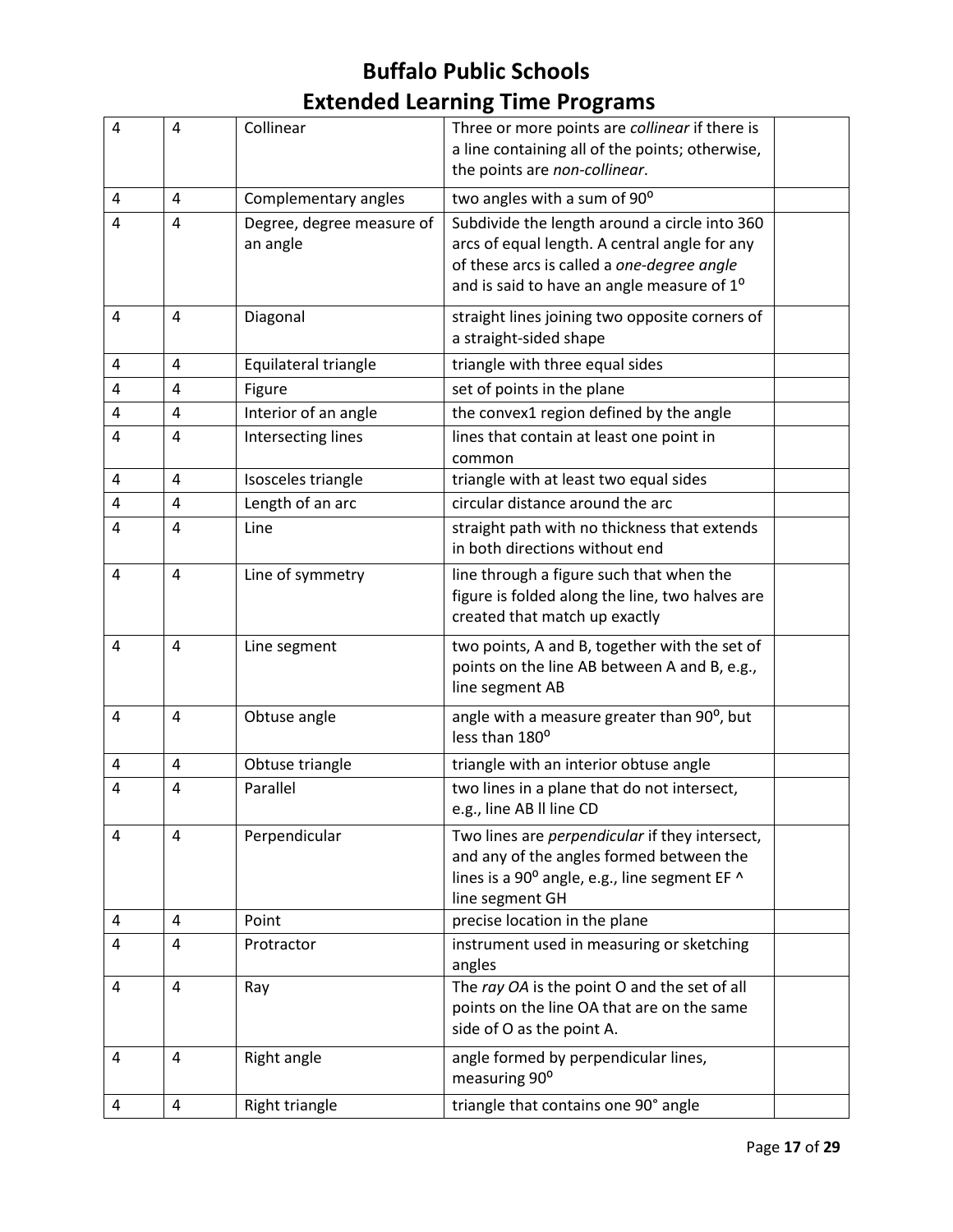| 4 | $\overline{4}$ | Scalene triangle        | triangle with no sides or angles equal                                                                                                                                                                         |  |
|---|----------------|-------------------------|----------------------------------------------------------------------------------------------------------------------------------------------------------------------------------------------------------------|--|
| 4 | $\overline{4}$ | Straight angle          | angle that measures 180°                                                                                                                                                                                       |  |
| 4 | 4              | Supplementary angles    | two angles with a sum of 180°                                                                                                                                                                                  |  |
| 4 | $\overline{4}$ | Triangle                | A triangle consists of three non-collinear<br>points and the three line segments between<br>them. The three segments are called the<br>sides of the triangle, and the three points<br>are called the vertices. |  |
| 4 | 4              | Vertex                  | a point, often used to refer to the point<br>where two lines meet, such as in an angle or<br>the corner of a triangle                                                                                          |  |
| 4 | 4              | Vertical angles         | When two lines intersect, any two non-<br>adjacent angles formed by those lines are<br>called vertical angles or vertically opposite<br>angles                                                                 |  |
| 4 | 5              | Benchmark               | standard or reference point by which<br>something is measured                                                                                                                                                  |  |
| 4 | 5              | Common denominator      | when two or more fractions have the same<br>denominator                                                                                                                                                        |  |
| 4 | 5              | Denominator             | e.g., the 5 in 3/5 names the fractional unit as<br>fifths                                                                                                                                                      |  |
| 4 | 5              | Fraction greater than 1 | a fraction with a numerator that is greater<br>than the denominator                                                                                                                                            |  |
| 4 | 5              | Line plot               | display of data on a number line, using an x<br>or another mark to show frequency                                                                                                                              |  |
| 4 | 5              | Mixed number            | number made up of a whole number and a<br>fraction                                                                                                                                                             |  |
| 4 | 5              | Numerator               | e.g., the 3 in 3/5 indicates 3 fractional units<br>are selected                                                                                                                                                |  |
| 4 | 6              | Decimal expanded form   | e.g., $(2 \times 10) + (4 \times 1) + (5 \times 0.1) + (9 \times 1)$<br>$0.01$ ) = 24.59                                                                                                                       |  |
| 4 | 6              | Decimal fraction        | fraction with a denominator of 10, 100,<br>1,000, etc.                                                                                                                                                         |  |
| 4 | 6              | Decimal number          | number written using place value units that<br>are powers of 10                                                                                                                                                |  |
| 4 | 6              | Decimal point           | period used to separate the whole number<br>part from the fractional part of a decimal<br>number                                                                                                               |  |
| 4 | 6              | Fraction expanded form  | e.g., $(2 \times 10) + (4 \times 1) + (5 \times (1/10)) + (9 \times (1$<br>$(100)$ = 24 59 $(100)$                                                                                                             |  |
| 4 | 6              | Hundredth               | place value unit such that 100 hundredths<br>equals 1 one                                                                                                                                                      |  |
| 4 | 6              | Tenth                   | place value unit such that 10 tenths equals 1<br>one                                                                                                                                                           |  |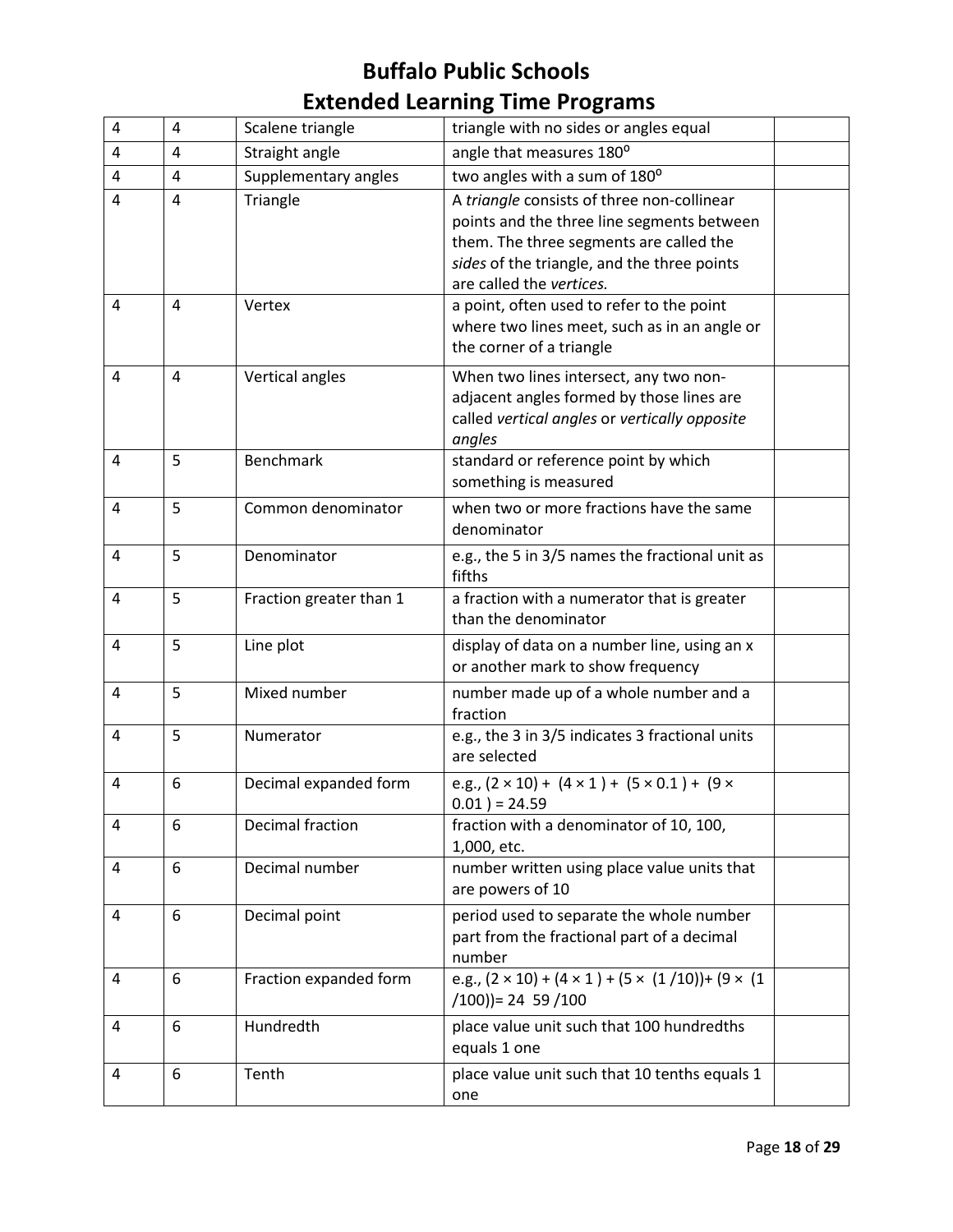| 4 | 7 | Customary system of<br>measurement | measurement system commonly used in the<br>United States that includes such units as<br>yards, pounds, and gallons  |  |
|---|---|------------------------------------|---------------------------------------------------------------------------------------------------------------------|--|
| 4 | 7 | Customary unit                     | e.g., foot, ounce, quart                                                                                            |  |
| 4 | 7 | Cup(c)                             | customary unit of measure for liquid volume                                                                         |  |
| 4 | 7 | Gallon (gal)                       | customary unit of measure for liquid volume                                                                         |  |
| 4 | 7 | Metric system of<br>measurement    | base ten system of measurement used<br>internationally that includes such units as<br>meters, kilograms, and liters |  |
| 4 | 7 | Metric unit                        | e.g., kilometer, gram, milliliter                                                                                   |  |
| 4 | 7 | Ounce (oz)                         | customary unit of measure for weight                                                                                |  |
| 4 | 7 | Pint (pt)                          | customary unit of measure for liquid volume                                                                         |  |
| 4 | 7 | Pound (lb)                         | customary unit of measure for weight                                                                                |  |
| 4 | 7 | Quart (qt)                         | customary unit of measure for liquid volume                                                                         |  |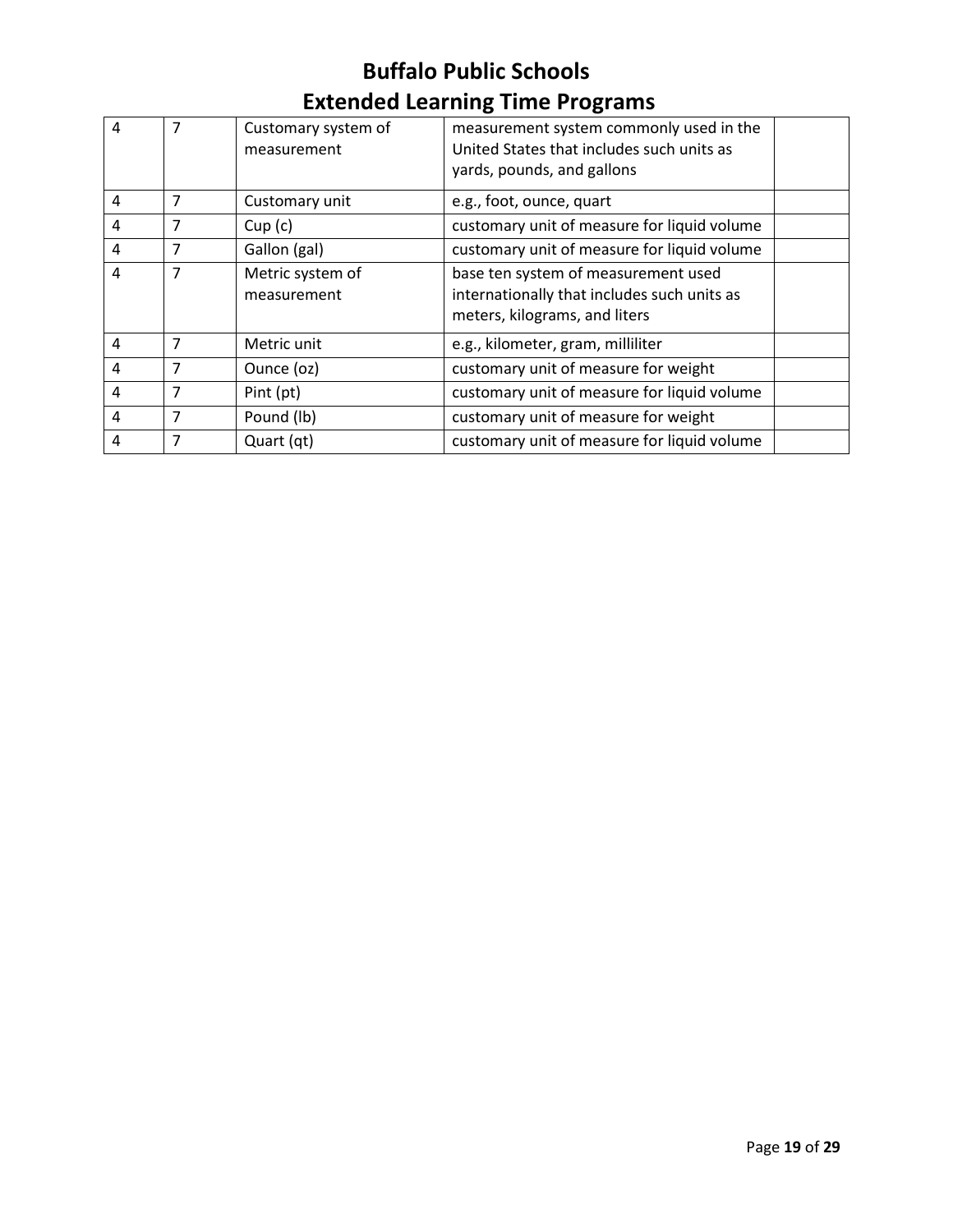|       | <b>Grade 5 Vocabulary</b> |                           |                                                                                                                                                                                                |  |  |
|-------|---------------------------|---------------------------|------------------------------------------------------------------------------------------------------------------------------------------------------------------------------------------------|--|--|
| Grade | <b>Module</b>             | <b>Terminology</b>        | <b>Definition</b>                                                                                                                                                                              |  |  |
| 5     | $\mathbf{1}$              | Exponent                  | how many times a number is to be used in a multiplication<br>sentence                                                                                                                          |  |  |
| 5     | $\mathbf{1}$              | Millimeter                | a metric unit of length equal to one-thousandth of a meter                                                                                                                                     |  |  |
| 5     | $\mathbf{1}$              | Thousandths               | related to place value                                                                                                                                                                         |  |  |
| 5     | $\overline{2}$            | <b>Conversion factor</b>  | the factor in a multiplication sentence that renames one<br>measurement unit as another equivalent unit, e.g., 14 x (1 in)<br>$=$ 14 x (1/12 ft); 1 in and 1/12 ft are the conversion factors. |  |  |
| 5     | $\overline{2}$            | <b>Decimal Fraction</b>   | a proper fraction whose denominator is a power of 10                                                                                                                                           |  |  |
| 5     | $\overline{2}$            | Multiplier                | a quantity by which a given number-a multiplicand-is to be<br>multiplied                                                                                                                       |  |  |
| 5     | $\overline{2}$            | Parentheses               | the symbols used to relate order of operations                                                                                                                                                 |  |  |
| 5     | 3                         | <b>Benchmark fraction</b> | e.g., 1/2 is a benchmark fraction when comparing 1/3 and 3/5                                                                                                                                   |  |  |
| 5     | 3                         | Like denominators         | e.g., 1/8 and 5/8                                                                                                                                                                              |  |  |
| 5     | 3                         | Unlike<br>denominators    | e.g., 1/8 and 1/7                                                                                                                                                                              |  |  |
| 5     | $\overline{4}$            | Decimal divisor           | the number that divides the whole and has units of tenths,<br>hundredths, thousandths, etc.                                                                                                    |  |  |
| 5     | $\overline{4}$            | Simplify                  | using the largest fractional unit possible to express an<br>equivalent fraction                                                                                                                |  |  |
| 5     | 5                         | <b>Base</b>               | one face of a three-dimensional solid-often thought of as<br>the surface on which the solid rests                                                                                              |  |  |
| 5     | 5                         | <b>Bisect</b>             | divide into two equal parts                                                                                                                                                                    |  |  |
| 5     | 5                         | Cubic units               | cubes of the same size used for measuring volume                                                                                                                                               |  |  |
| 5     | 5                         | Height                    | adjacent layers of the base that form a rectangular prism                                                                                                                                      |  |  |
| 5     | 5                         | Hierarchy                 | series of ordered groupings of shapes                                                                                                                                                          |  |  |
| 5     | 5                         | Unit cube                 | cube whose sides all measure 1 unit; cubes of the same size<br>used for measuring volume                                                                                                       |  |  |
| 5     | 5                         | Volume of a solid         | measurement of space or capacity                                                                                                                                                               |  |  |
| 5     | 6                         | Axis                      | fixed reference line for the measurement of coordinates                                                                                                                                        |  |  |
| 5     | 6                         | Coordinate                | number that identifies a point on a plane                                                                                                                                                      |  |  |
| 5     | 6                         | Coordinate pair           | two numbers that are used to identify a point on a plane;<br>written (x, y) where x represents a distance from 0 on the x-<br>axis and y represents a distance from 0 on the y-axis            |  |  |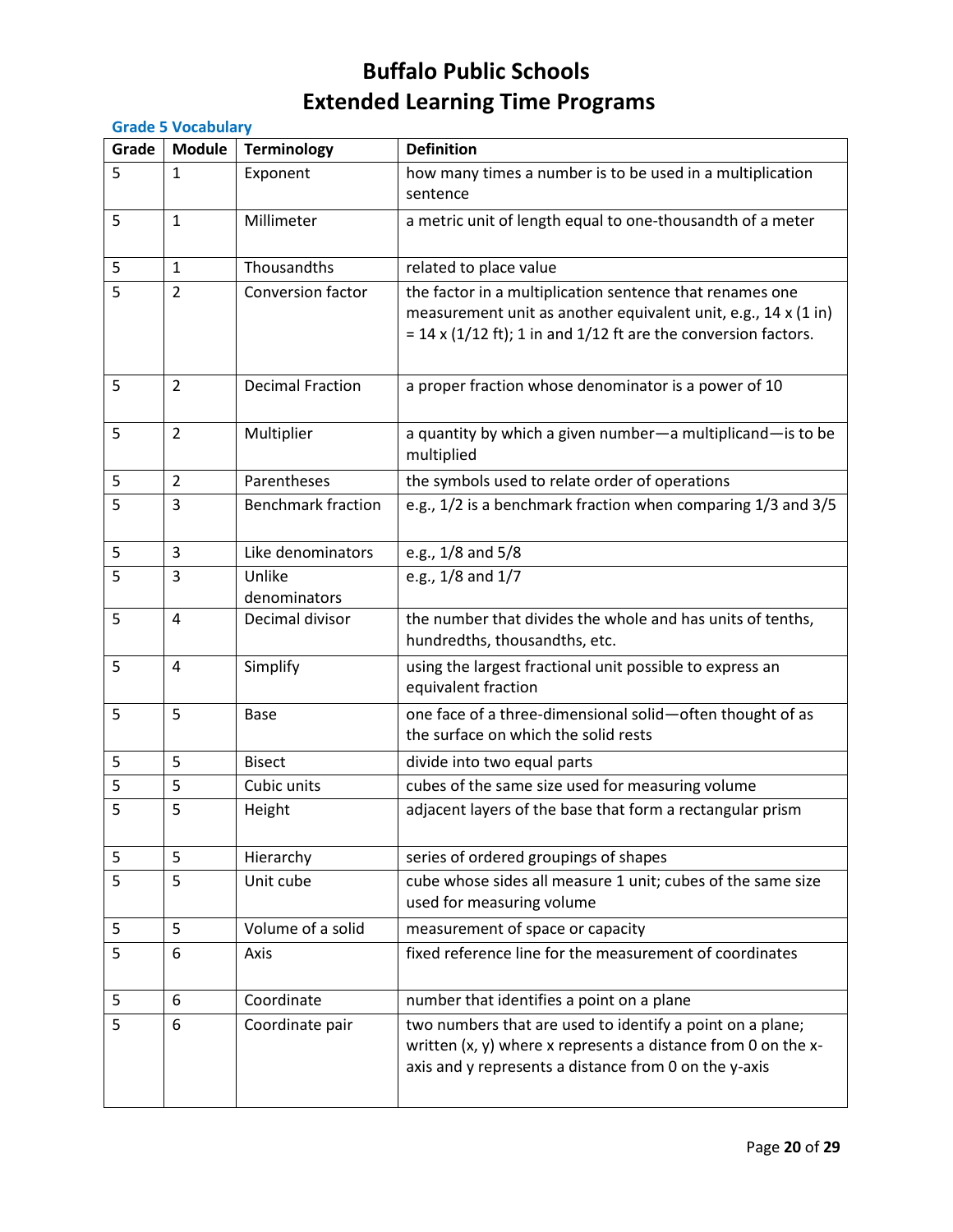| 5 | 6 | Coordinate plane | plane spanned by the x-axis and y-axis in which the<br>coordinates of a point are distances from the two<br>perpendicular axes                    |
|---|---|------------------|---------------------------------------------------------------------------------------------------------------------------------------------------|
| 5 | 6 | Ordered pair     | two quantities written in a given fixed order, usually written<br>as $(x, y)$                                                                     |
|   | 6 | Origin           | fixed point from which coordinates are measured; the point<br>at which the x-axis and y-axis intersect, labeled (0, 0) on the<br>coordinate plane |
|   | 6 | Quadrant         | any of the four equal areas created by dividing a plane by an<br>x-axis and y-axis                                                                |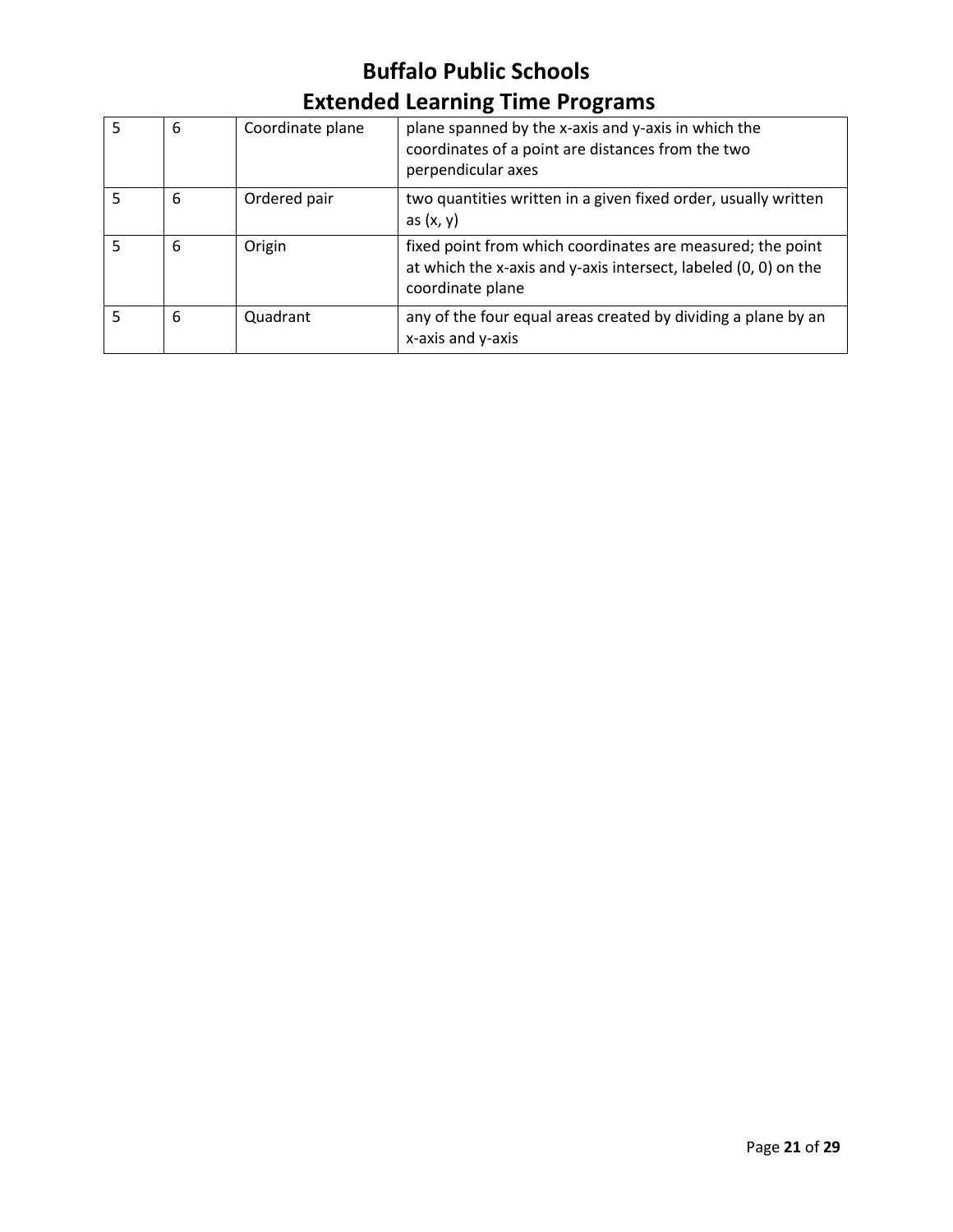|       | <b>Grade 6 Vocabulary</b> |                                  |                                                                                                                                                                                                                                                                                                                                                                                                                                                      |  |  |
|-------|---------------------------|----------------------------------|------------------------------------------------------------------------------------------------------------------------------------------------------------------------------------------------------------------------------------------------------------------------------------------------------------------------------------------------------------------------------------------------------------------------------------------------------|--|--|
| Grade | <b>Module</b>             | <b>Terminology</b>               | <b>Definition</b>                                                                                                                                                                                                                                                                                                                                                                                                                                    |  |  |
| 6     | $\mathbf{1}$              | Ratio                            | A pair of nonnegative numbers, A:B, where both are not<br>zero, and that are used to indicate that there is a<br>relationship between two quantities such that when there<br>are A units of one quantity, there are B units of the second<br>quantity.                                                                                                                                                                                               |  |  |
| 6     | $\mathbf{1}$              | Rate                             | A rate indicates, for a proportional relationship between<br>two quantities, how many units of one quantity there are<br>for every 1 unit of the second quantity. For a ratio of A:B<br>between two quantities, the rate is A/B units of the first<br>quantity per unit of the second quantity.                                                                                                                                                      |  |  |
| 6     | $\mathbf{1}$              | <b>Unit Rate</b>                 | The numeric value of the rate, e.g., in the rate 2.5 mph,<br>the unit rate is 2.5.                                                                                                                                                                                                                                                                                                                                                                   |  |  |
| 6     | $\mathbf{1}$              | Value of a Ratio                 | For the ratio A:B, the value of the ratio is the quotient A/B.                                                                                                                                                                                                                                                                                                                                                                                       |  |  |
| 6     | $\mathbf{1}$              | <b>Equivalent Ratios</b>         | Ratios that have the same value.                                                                                                                                                                                                                                                                                                                                                                                                                     |  |  |
| 6     | 1                         | Percent                          | Percent of a quantity is a rate per 100.                                                                                                                                                                                                                                                                                                                                                                                                             |  |  |
| 6     | 1                         | <b>Associated Ratios</b>         | e.g., if a popular shade of purple is made by mixing 2 cups<br>of blue paint for every 3 cups of red paint, not only can we<br>say that the ratio of blue paint to red paint in the mixture<br>is 2:3, but we can discuss associated ratios such as the<br>ratio of cups of red paint to cups of blue paint, the ratio of<br>cups of blue paint to total cups of purple paint, the ratio of<br>cups of red paint to total cups of purple paint, etc. |  |  |
| 6     | 1                         | Double Number Line               | See example under Suggested Tools and Representations.                                                                                                                                                                                                                                                                                                                                                                                               |  |  |
| 6     | 1                         | <b>Ratio Table</b>               | A table listing pairs of numbers that form equivalent<br>ratios; see example under Suggested Tools and<br>Representations.                                                                                                                                                                                                                                                                                                                           |  |  |
| 6     | $\overline{2}$            | <b>Greatest Common</b><br>Factor | The largest positive integer that divides into two or more<br>integers without a remainder; the GCF of 24 and 36 is 12<br>because when all of the factors of 24 and 36 are listed, the<br>largest factor they share is 12.                                                                                                                                                                                                                           |  |  |
| 6     | $\overline{2}$            | Least Common<br>Multiple         | (The smallest positive integer that is divisible by two or<br>more given integers without a remainder; the LCM of 4<br>and 6 is 12 because when the multiples of 4 and 6 are<br>listed, the smallest or first multiple they share is 12.                                                                                                                                                                                                             |  |  |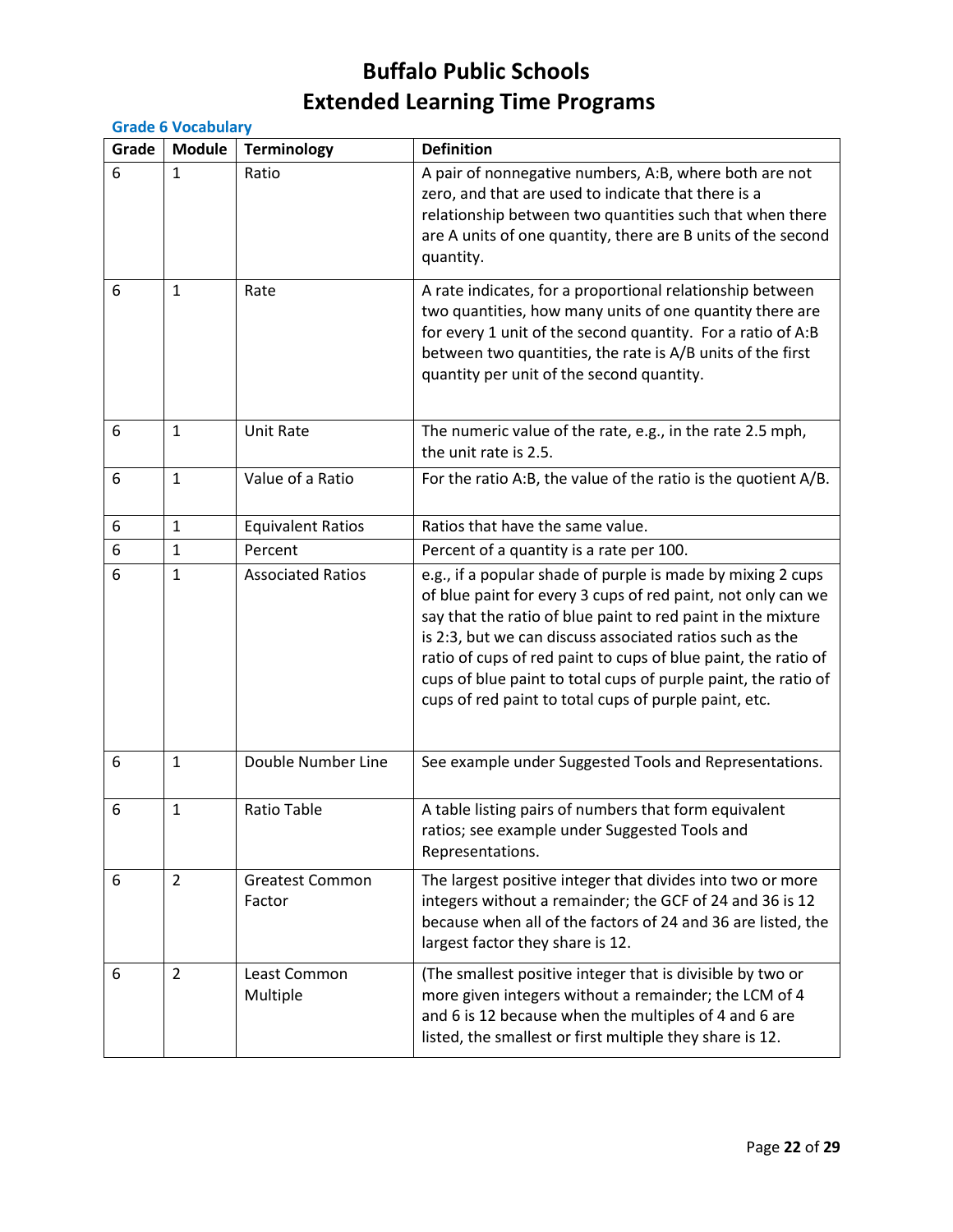| 6 | $\overline{2}$ | Multiplicative Inverses | Two numbers whose product is 1 are multiplicative<br>inverses of one another. For example, 3/4 and 4/3 are<br>multiplicative inverses of one another because 3/4×4/3<br>$=4/3\times3/4=1$ . Multiplicative inverses do not always have to<br>be the reciprocal. For example 1/5 and 10/2 both have a<br>product of 1, which makes them multiplicative inverses. |
|---|----------------|-------------------------|-----------------------------------------------------------------------------------------------------------------------------------------------------------------------------------------------------------------------------------------------------------------------------------------------------------------------------------------------------------------|
| 6 | 3              | Absolute Value          | The absolute value of a number is the distance between<br>the number and zero on the number line. For example,<br>$ 3 =3,  -4 =4, etc.)$                                                                                                                                                                                                                        |
| 6 | 3              | Charge                  | A charge is the amount of money a person must pay, as in<br>a charge to an account, or a fee charged.                                                                                                                                                                                                                                                           |
| 6 | $\overline{3}$ | Credit                  | A credit is a decrease in an expense, as in money credited<br>to an account. For instance, when a deposit is made into a<br>checking account, the money is credited to the account. A<br>credit is the opposite of a debit.                                                                                                                                     |
| 6 | 3              | Debit                   | A debit is an increase in an expense or money paid out of<br>an account. For instance, using a debit card to make a<br>purchase will result in an expense, and money will be<br>deducted from the related bank account.                                                                                                                                         |
| 6 | 3              | Deposit                 | A deposit is the act of putting money into a bank account.                                                                                                                                                                                                                                                                                                      |
| 6 | 3              | Elevation               | Elevation is the height of a person, place, or thing above a<br>certain reference level.                                                                                                                                                                                                                                                                        |
| 6 | 3              | Integers                | The numbers $\dots$ , -3, -2, -1, 0, 1, 2, 3, $\dots$ are integers on the<br>number line.                                                                                                                                                                                                                                                                       |
| 6 | 3              | Magnitude               | The magnitude is the absolute value of a measurement,<br>given the measurement of a positive or negative quantity.                                                                                                                                                                                                                                              |
| 6 | 3              | <b>Negative Number</b>  | A negative number is a number less than zero.                                                                                                                                                                                                                                                                                                                   |
| 6 | 3              | Opposite                | In a position on the other side; for example, negative<br>numbers are the opposite direction from zero as positive<br>numbers.                                                                                                                                                                                                                                  |
| 6 | 3              | <b>Positive Number</b>  | A positive number is a number greater than zero.                                                                                                                                                                                                                                                                                                                |
| 6 | 3              | Quadrants               | The four sections of the coordinate plane formed by the<br>intersection of the axes are called quadrants.                                                                                                                                                                                                                                                       |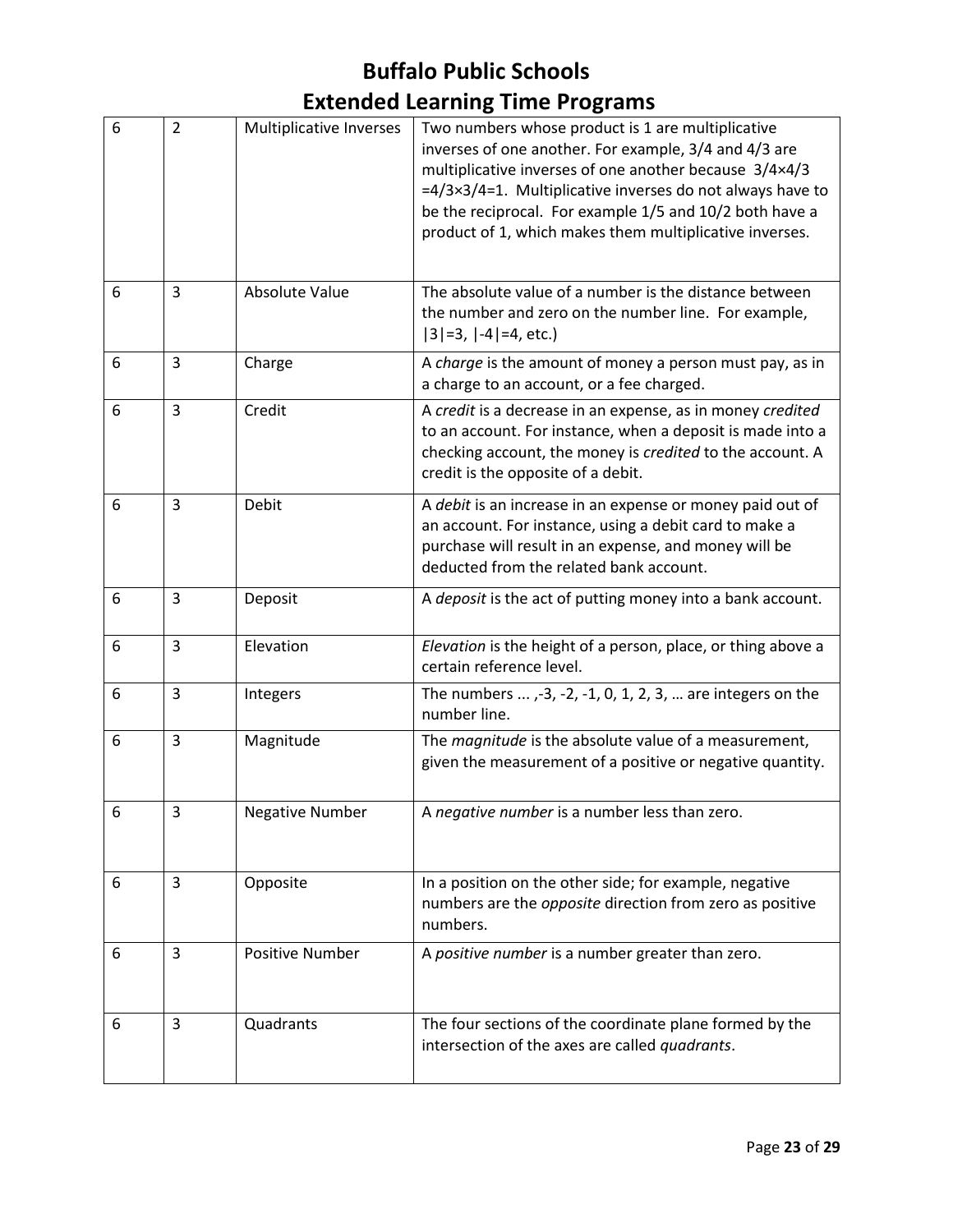| 6 | 3              | <b>Rational Number</b>                                       | A rational number is a fraction or the opposite of a fraction<br>on the number line.                                                                                                                                                                                                                                                                                     |
|---|----------------|--------------------------------------------------------------|--------------------------------------------------------------------------------------------------------------------------------------------------------------------------------------------------------------------------------------------------------------------------------------------------------------------------------------------------------------------------|
| 6 | 3              | Withdraw                                                     | To withdraw is to take away; for example, to take money<br>out of a bank account.                                                                                                                                                                                                                                                                                        |
| 6 | 3              | Withdrawal                                                   | A withdrawal is the act of taking money out of a bank<br>account.                                                                                                                                                                                                                                                                                                        |
| 6 | $\overline{a}$ | Equation                                                     | An equation is a statement of equality between two<br>expressions.                                                                                                                                                                                                                                                                                                       |
| 6 | 4              | <b>Equivalent Expressions</b>                                | Two simple expressions are equivalent if both evaluate to<br>the same number for every substitution of numbers into<br>all the letters in both expressions.                                                                                                                                                                                                              |
| 6 | 4              | <b>Exponential Notation</b><br>for Whole Number<br>Exponents | Let m be a non-zero whole number. For any number a, we<br>define $a^m$ to be the product of m factors of a, i.e. $a^m =$<br>$a \cdot a \cdot a \cdot a \cdot \cdots a$ (m times). The number a is called the<br>base, and m is called the exponent, or power of a.                                                                                                       |
| 6 | $\overline{4}$ | Linear Expression                                            | A linear expression is a product of two simple expressions<br>where only one of the simple expressions has letters and<br>only one letter in each term of that expression or sums<br>and/or differences of such products.                                                                                                                                                |
| 6 | $\overline{4}$ | Simple Expression                                            | A simple expression is a number, a letter that represents a<br>number, a product whose factors are either numbers or<br>letters involving whole number exponents, or sums and/or<br>differences of such products. Each product in a simple<br>expression is called a term, and the evaluation of the<br>numbers in the product is called the coefficient of the<br>term. |
| 6 | 4              | Truth Values of a<br><b>Number Sentence</b>                  | A number sentence is said to be true if both numerical<br>expressions are equivalent; it is said to be false otherwise.<br>True and false are called truth values.                                                                                                                                                                                                       |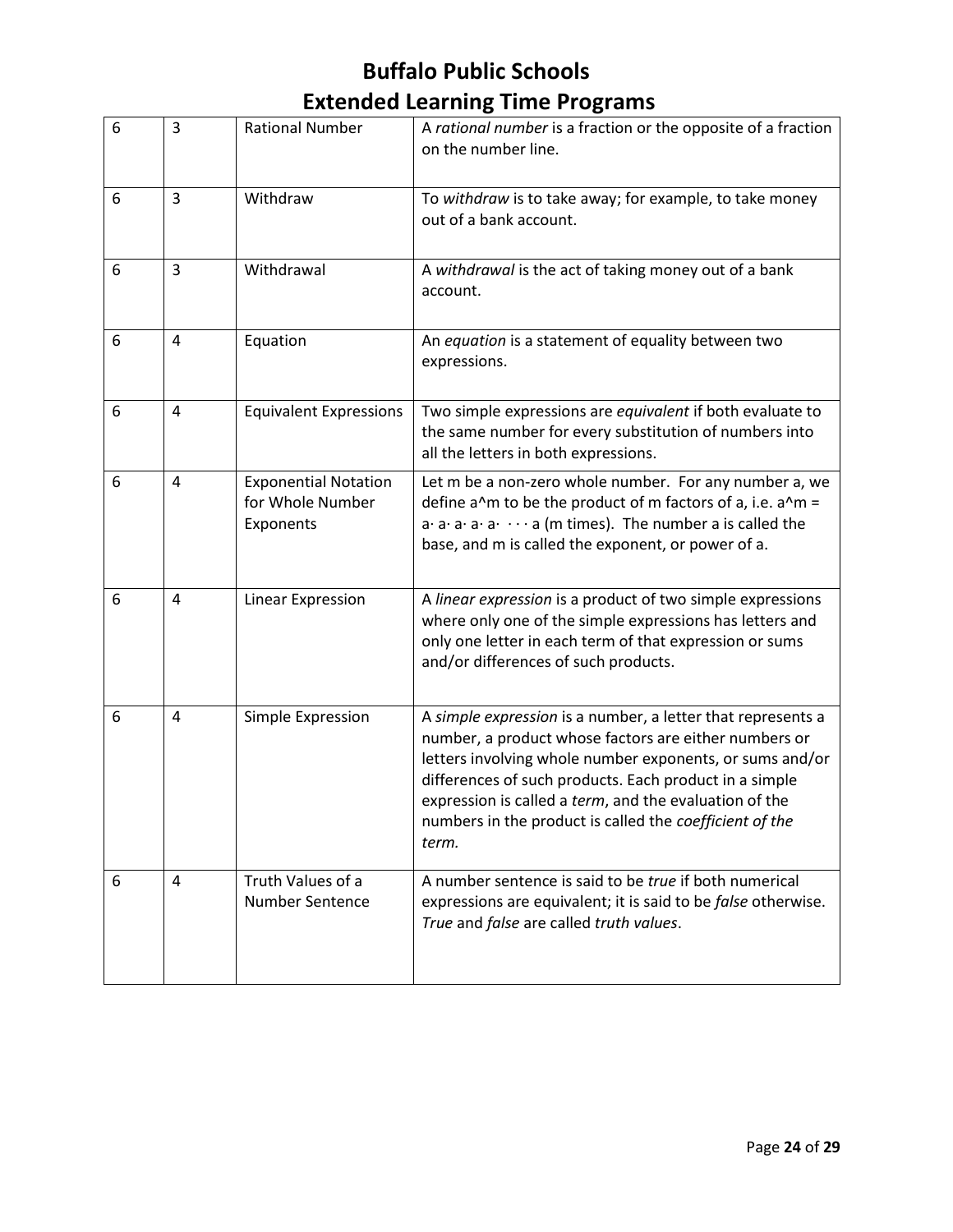| 6 | 5 | Altitude and Base of a<br>Triangle | An altitude of a triangle is a perpendicular segment from a<br>vertex of a triangle to the line containing the opposite<br>side. The opposite side is called the base. For every<br>triangle, there are three choices for the altitude, and<br>hence there are three base-altitude pairs. The height of a<br>triangle is the length of the altitude. The length of the base<br>is called either the base length or, more commonly, the<br>base. Usually, context makes it clear whether the base<br>refers to a number or a segment. These terms can mislead<br>students: base suggests the bottom, while height usually<br>refers to vertical distances. Do not reinforce these<br>impressions by consistently displaying all triangles with<br>horizontal bases.                   |
|---|---|------------------------------------|--------------------------------------------------------------------------------------------------------------------------------------------------------------------------------------------------------------------------------------------------------------------------------------------------------------------------------------------------------------------------------------------------------------------------------------------------------------------------------------------------------------------------------------------------------------------------------------------------------------------------------------------------------------------------------------------------------------------------------------------------------------------------------------|
| 6 | 5 | Cube                               | A cube is a right rectangular prism all of whose edges are<br>of equal length.                                                                                                                                                                                                                                                                                                                                                                                                                                                                                                                                                                                                                                                                                                       |
| 6 | 5 | Hexagon                            | Given 6 different points A, B, C, D, E, and F in the plane, a<br>6-sided polygon, or hexagon, is the union of 6 segments<br>AB, BC, CD, DE, EF, and FA such that (1) the segments<br>intersect only at their endpoints, and (2) no two adjacent<br>segments are collinear. For both pentagons and hexagons,<br>the segments are called the sides, and their endpoints are<br>called the vertices. Like quadrilaterals, pentagons and<br>hexagons can be denoted by the order of vertices defining<br>the segments. For example, the pentagon ABCDE has<br>vertices A, B, C, D, and E that define the 5 segments in the<br>definition above. Similar to quadrilaterals, pentagons and<br>hexagons also have interiors, which can be described using<br>pictures in elementary school. |
| 6 | 5 | Line Perpendicular to a<br>Plane   | A line L intersecting a plane E at a point P is said to be<br>perpendicular to the plane E if L is perpendicular to every<br>line that (1) lies in E and (2) passes through the point P. A<br>segment is said to be perpendicular to a plane if the line<br>that contains the segment is perpendicular to the plane.<br>In Grade 6, a line perpendicular to a plane can be<br>described using a picture.                                                                                                                                                                                                                                                                                                                                                                             |
| 6 | 5 | <b>Parallel Planes</b>             | Two planes are parallel if they do not intersect. In<br>Euclidean geometry, a useful test for checking whether<br>two planes are parallel is if the planes are different and if<br>there is a line that is perpendicular to both planes.                                                                                                                                                                                                                                                                                                                                                                                                                                                                                                                                             |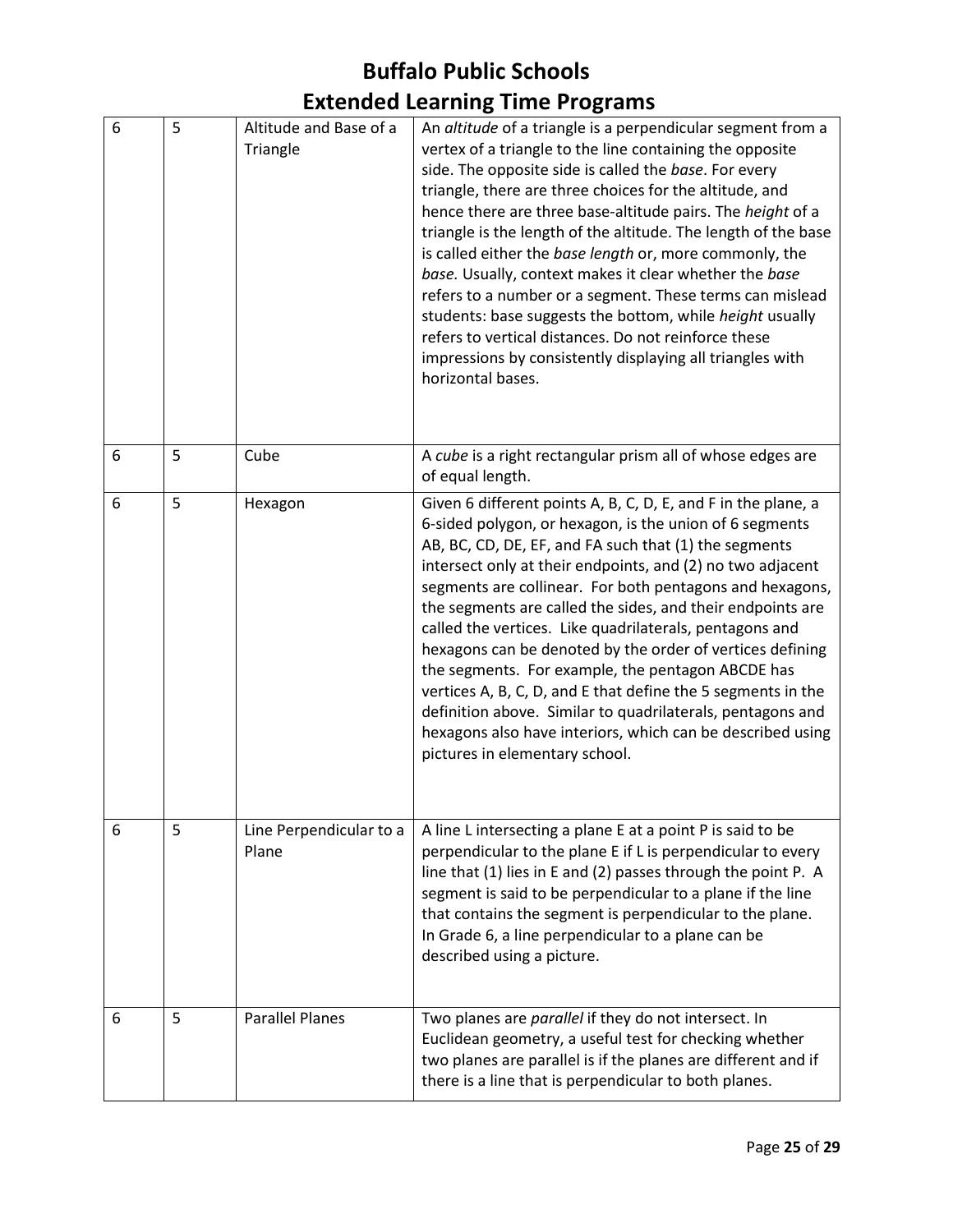| 6 | 5 | Pentagon                    | (Given 5 different points A, B, C, D, and E in the plane, a 5-<br>sided polygon, or pentagon, is the union of 5 segments<br>"AB, "BC, "CD, "DE, and "EA such that (1) the segments<br>intersect only at their endpoints, and (2) no two adjacent<br>segments are collinear.                                                                                                                                                                                                                                                                                                                                                                                                                                                                                                                                                                                                                                               |
|---|---|-----------------------------|---------------------------------------------------------------------------------------------------------------------------------------------------------------------------------------------------------------------------------------------------------------------------------------------------------------------------------------------------------------------------------------------------------------------------------------------------------------------------------------------------------------------------------------------------------------------------------------------------------------------------------------------------------------------------------------------------------------------------------------------------------------------------------------------------------------------------------------------------------------------------------------------------------------------------|
| 6 | 5 | Right Rectangular<br>Prism  | Let E and E' be two parallel planes. Let B be a rectangular<br>region in the plane E. At each point P of B, consider the<br>segment [PP') perpendicular to E, joining P to a point P'<br>of the plane E'. The union of all these segments is called a<br>right rectangular prism. It can be shown that the region B'<br>in E' corresponding to the region B is also a rectangular<br>region whose sides are equal in length to the<br>corresponding sides of B. The regions B and B' are called<br>the base faces (or just bases) of the prism. It can also be<br>shown that the planar region between two corresponding<br>sides of the bases is also a rectangular region called the<br>lateral face of the prism. In all, the boundary of a right<br>rectangular prism has 6 faces: the 2 base faces and 4<br>lateral faces. All adjacent faces intersect along segments<br>called edges-base edges and lateral edges. |
| 6 | 5 | Surface of a Prism          | The surface of a prism is the union of all of its faces-the<br>base faces and lateral faces.                                                                                                                                                                                                                                                                                                                                                                                                                                                                                                                                                                                                                                                                                                                                                                                                                              |
| 6 | 5 | <b>Triangular Region</b>    | A triangular region is the union of the triangle and it's<br>interior.                                                                                                                                                                                                                                                                                                                                                                                                                                                                                                                                                                                                                                                                                                                                                                                                                                                    |
| 6 | 6 | <b>Statistical Question</b> | A question that anticipates variability in the data that<br>would be collected in order to answer the question.                                                                                                                                                                                                                                                                                                                                                                                                                                                                                                                                                                                                                                                                                                                                                                                                           |
| 6 | 6 | Median                      | A measure of center appropriate for skewed data<br>distributions. It is the middle value when the data are<br>ordered from smallest to largest if there are an odd<br>number of observations and half way between the middle<br>two observations if the number of observations is even.                                                                                                                                                                                                                                                                                                                                                                                                                                                                                                                                                                                                                                   |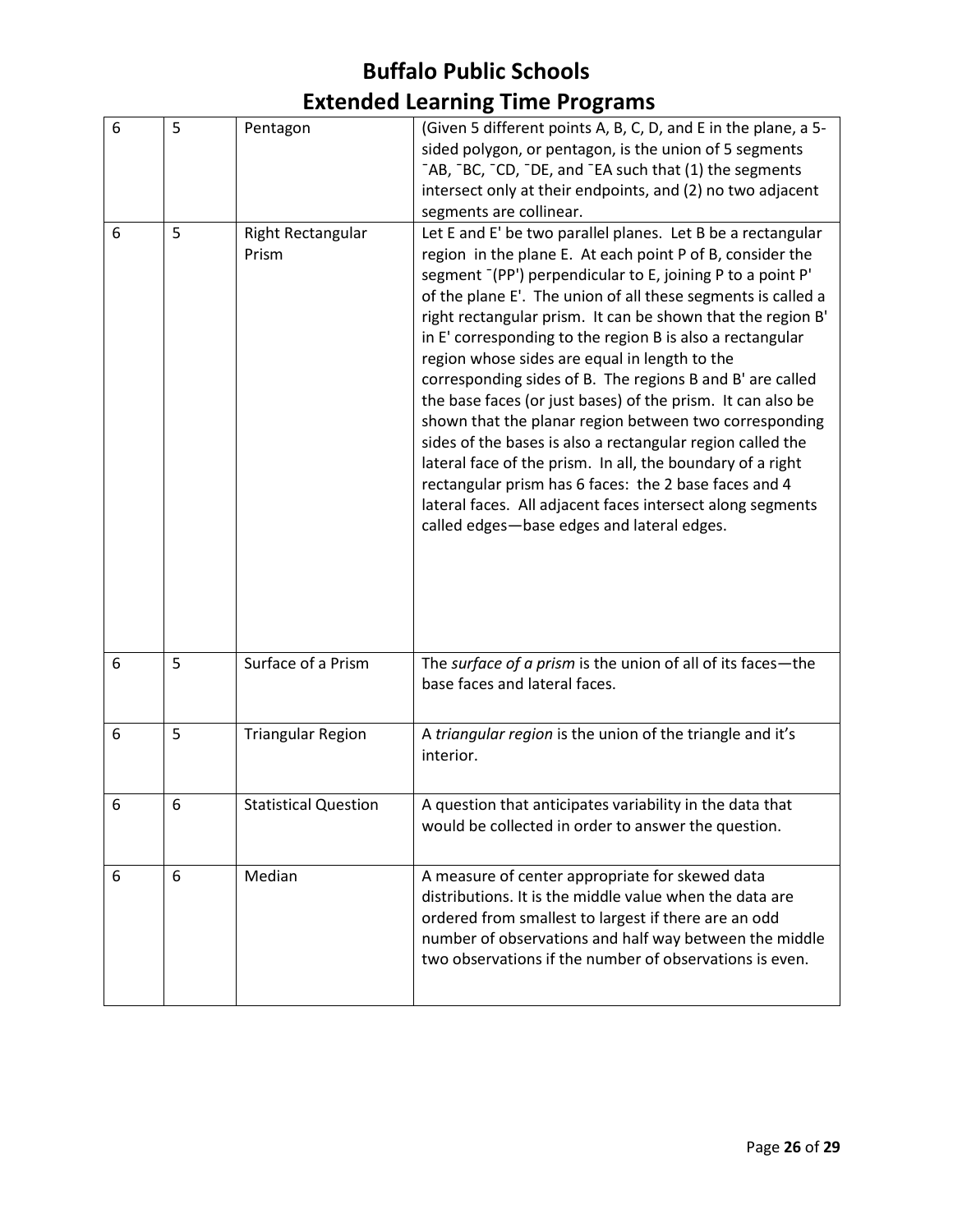| 6 | 6 | Mean                             | A measure of center appropriate for data distributions<br>that are approximately symmetric. It is the average of the<br>values in the data set. Two common interpretations of the<br>mean are as a "fair share" and as the balance point of the<br>data distribution. |
|---|---|----------------------------------|-----------------------------------------------------------------------------------------------------------------------------------------------------------------------------------------------------------------------------------------------------------------------|
| 6 | 6 | Dot Plot                         | A plot of numerical data along a number line.                                                                                                                                                                                                                         |
| 6 | 6 | Histogram                        | A graphical representation of a numerical data set that has<br>been grouped into intervals. Each interval is represented<br>by a bar drawn above that interval that has a height<br>corresponding to the number of observations in that<br>interval.                  |
| 6 | 6 | <b>Box Plot</b>                  | A graph of five numerical summary measures: the<br>minimum, lower quartile, median, upper quartile, and the<br>maximum. It conveys information about center and<br>variability in a data set.                                                                         |
| 6 | 6 | Variability                      | Variability in a data set occurs when the observations in<br>the data set are not all the same.                                                                                                                                                                       |
| 6 | 6 | Deviations from the<br>Mean      | The differences calculated by subtracting the mean from<br>the observations in a data set.                                                                                                                                                                            |
| 6 | 6 | Mean Absolute<br>Deviation (MAD) | A measure of variability appropriate for data distributions<br>that are approximately symmetric. It is the average of the<br>absolute value of the deviations from the mean.                                                                                          |
| 6 | 6 | Interquartile Range<br>(IQR)     | A measure of variability appropriate for data distributions<br>that are skewed. It is the difference between the upper<br>quartile and the lower quartile of a data set and describes<br>how spread out the middle 50% of the data are.                               |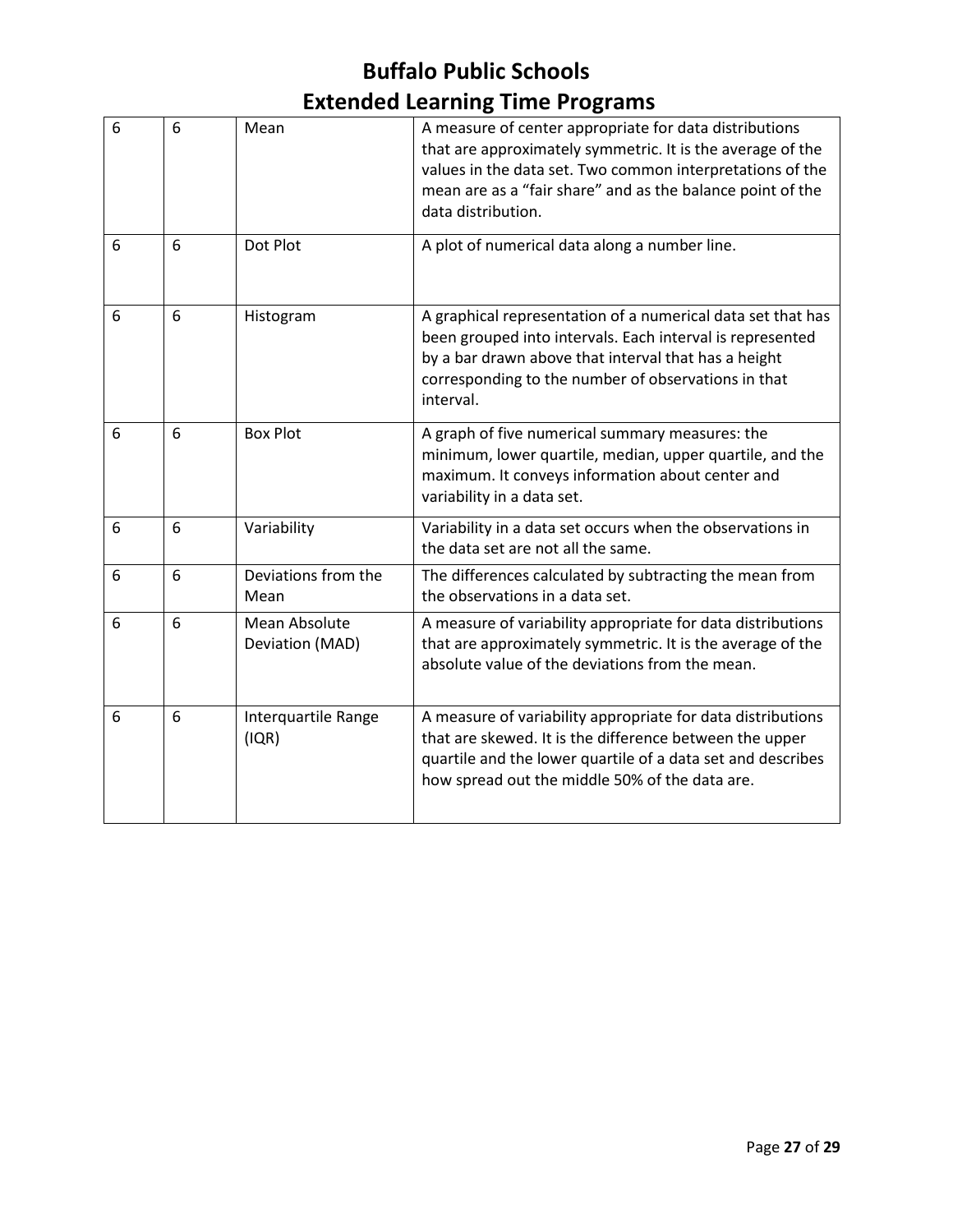#### **Attachment C ADDITIONAL RESOURCE - description**

Trackers Non-Fiction Math Book Series - Increase math skills with this nonfiction series that links literacy to math. This series has been uniquely designed with embedded features that scaffold students through real-life applications of basic math skills and vocabulary. The short pieces of text and close picture-totext match make it a great fit for struggling students either independently or during small-group instruction. The stories are designed to help students develop proficiency with word problems, deduce content using key math vocabulary, improve comprehension, and apply specific math skills and literacy in real-life situations.

The Common Core Mathematics Collection - This carefully selected collection is based on correlations to grade-level Common Core State Standards for Mathematics. Books feature a specific mathematics concept, a problem-solving activity, Let's Explore Math sidebars, engaging nonfiction text, supporting graphics, and key vocabulary. Aligns to Reading Informational Text Standards 5, 9, and 10; Language Standard 6; Mathematics Content Standards; and Mathematical Practices.

| <b>Activity</b>                                 | <b>Item Number</b> | Cost  | Grade(s) |
|-------------------------------------------------|--------------------|-------|----------|
| Trackers Non-Fiction Math Book Series - Grade 3 | TB25767T           | 84.50 | $3-5$    |
| Trackers Non-Fiction Math Book Series - Grade 2 | TB25766T           | 88.75 | $2 - 4$  |
| Common Core Mathematics Collection - Grade K    | TB25889T           | 66.95 | К        |
| Common Core Mathematics Collection - Grade 1    | <b>TB25890T</b>    | 66.95 | 1        |
| Common Core Mathematics Collection – Grade 2    | TB25891B           | 66.95 | 2        |
| Common Core Mathematics Collection - Grade 3    | TB25892T           | 66.95 | 3        |
| Common Core Mathematics Collection - Grade 4    | <b>TB25893T</b>    | 66.95 | 4        |
| Common Core Mathematics Collection - Grade 5    | TB25894B           | 66.95 | 5        |
| Common Core Mathematics Collection - Grade 6    | <b>TB25895T</b>    | 66.95 | 6        |

**Source - NASCO or EAI**

The *Ready New York CCLS Mathematics* program helps address the emphasis on conceptual understanding through reasoning, modeling, and discussion that explore the structure of mathematics, while also developing students' procedural fluency. The lessons use a research-based, proven-effective, gradual-release instructional model with a balance of conceptual understanding and procedural fluency.

| <b>Curriculum Associates New York - Workbook</b> | <b>Item Number</b> | Cost      | Grade(s) |
|--------------------------------------------------|--------------------|-----------|----------|
| Ready NY CCLS Mathematics - Grade 2              | 978-0-7609-9223-4  | 9.00 each | -2       |
| Ready NY CCLS Mathematics - Grade 3              | 978-0-7609-9224-1  | 9.00 each | -3       |
| Ready NY CCLS Mathematics - Grade 4              | 978-0-7609-9225-8  | 9.00 each | 4        |
| Ready NY CCLS Mathematics - Grade 5              | 978-0-7609-9226-5  | 9.00 each | -5       |
| Ready NY CCLS Mathematics - Grade 6              | 978-1-4957-0483-3  | 9.00 each | - 6      |
| Ready NY CCLS Mathematics - Grade 7              | 978-1-4957-0484-0  | 9.00 each | - 7      |
| Ready NY CCLS Mathematics - Grade 8              | 978-1-4957-0485-7  | 9.00 each | -8       |